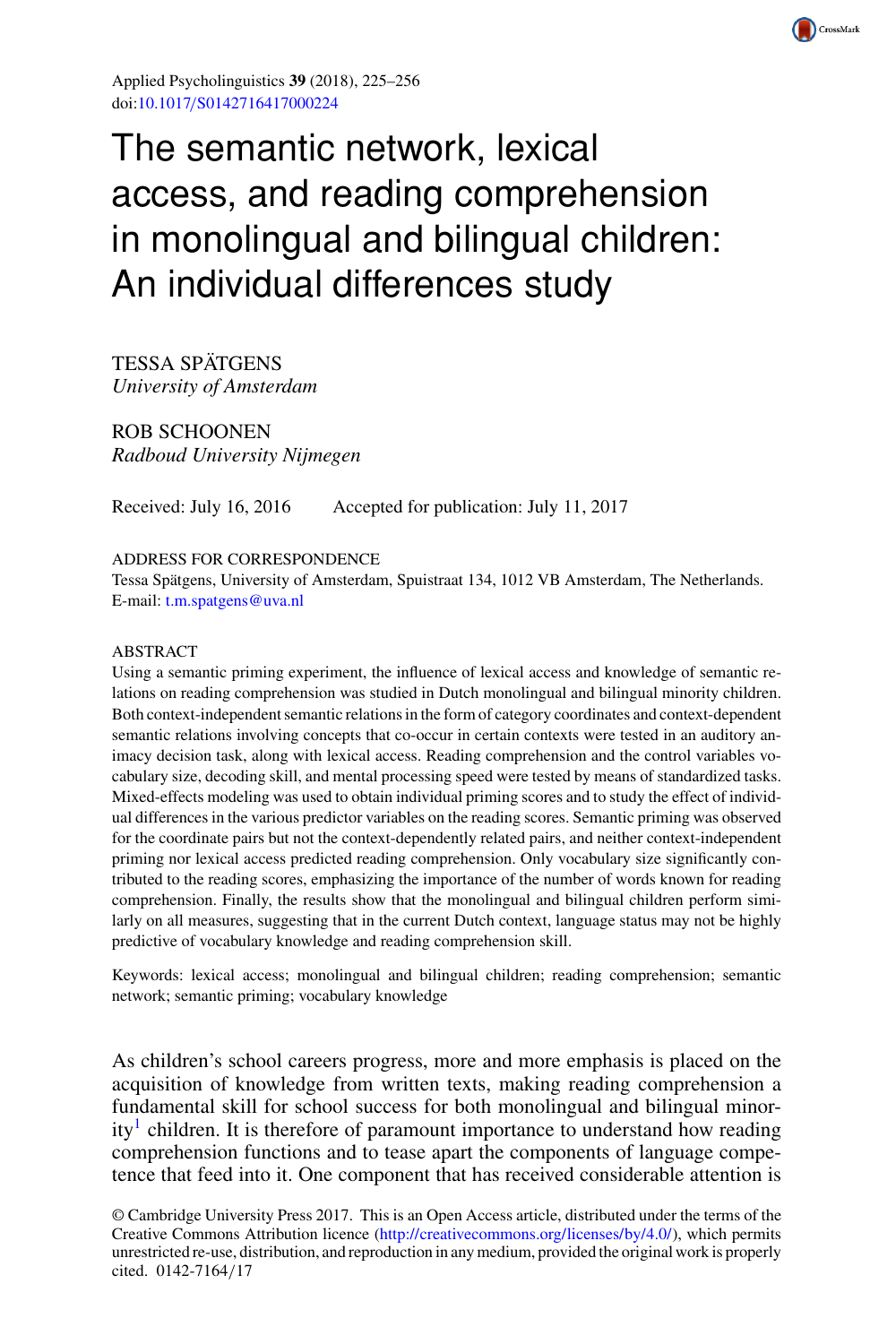vocabulary size, and its importance for reading comprehension is already well established (e.g., Alderson, [2005;](#page-27-0) Grabe, [2009;](#page-28-0) Stæhr, [2008;](#page-30-0) Stanovich, [2000\)](#page-30-0). However, apart from its size, the quality of word knowledge may well be highly relevant as well, as posited in Perfetti's lexical quality hypothesis (Perfetti, [2007;](#page-29-0) Perfetti & Hart, [2002\)](#page-29-0) and confirmed by a number of empirical studies investigating lexical fluency and the semantic network (Qian, [1999;](#page-30-0) Tannenbaum, Torgesen, & Wagner, [2006;](#page-30-0) Verhallen & Schoonen, [1993\)](#page-30-0). This could also be a source of differences in reading comprehension between monolingual and bilingual children, as young bilinguals have been found to lag behind their monolingual peers in terms of both knowledge of semantic relations (e.g., Cremer, Dingshoff, de Beer, & Schoonen, [2011;](#page-28-0) Verhallen & Schoonen, [1993\)](#page-30-0) and reading comprehension (e.g., Centraal Bureau voor de Statistiek [CBS], [2014;](#page-28-0) Droop & Verhoeven, [2003;](#page-28-0) Smits & Aarnoutse, [1997\)](#page-30-0). For these reasons, this study focuses on the influence of the quality of the semantic network and lexical access on reading comprehension in Dutch monolingual and bilingual children.

In the mental lexicon, lexical items are organized in a semantic network structure (Aitchison, [2003\)](#page-27-0) in which they are linked through various types of semantic relations. These semantic connections are part of our word knowledge and develop over time. Following Verhallen and Schoonen [\(1993\)](#page-30-0), Schoonen and Verhallen [\(2008\)](#page-30-0), and Cremer [\(2013\)](#page-28-0), we will focus on the difference between context-dependent and context-independent semantic relations. Whereas the former hold between words or concepts that occur together in context, the latter are more intrinsically motivated, existing between words that are related independent of context and that often share inherent qualities (Cremer, [2013;](#page-28-0) Schoonen & Verhallen, [2008;](#page-30-0) Verhallen & Schoonen, [1993\)](#page-30-0). The two terms represent the extremes of a continuum, on which we can place different types of relations. Example word pairs are *squirrel–cute*, a subjective and therefore highly context-dependent relation; *squirrel–forest*, which are related through frequent co-occurrence and therefore also context-dependent, but the relation is more semantically oriented; and *squirrel–animal*, which share many intrinsic qualities and are related independent of context.

The relevance of this distinction can be observed in both monolingual and bilingual language acquisition. In monolingual vocabulary acquisition, contextdependent knowledge precedes context-independent knowledge, as children need to abstract from direct experience to more generalized, decontextualized knowledge (Elbers, van Loon-Vervoorn, & van Helden-Lankhaar, [1993;](#page-28-0) Lin & Murphy, [2001;](#page-29-0) Nelson, [1977,](#page-29-0) [1982,](#page-29-0) [1985,](#page-29-0) [1991,](#page-29-0) [2007;](#page-29-0) Petrey, [1977\)](#page-29-0). Bilinguals have been found to have generally less extensive semantic knowledge in their second language  $(L2)$  compared to monolinguals in their native first language  $(L1)$ , for example, providing fewer semantically oriented word associations (Cremer et al., [2011\)](#page-28-0). A definition task and structured interview by Verhallen and Schoonen [\(1993\)](#page-30-0) also showed that bilinguals were especially behind in terms of their context-independent knowledge. For instance, in defining common Dutch words, the bilinguals produced fewer words that bore a context-independent relation to the target items.

Various studies have already established that knowledge of semantic relations contributes to reading comprehension. For example, Tannenbaum et al. [\(2006\)](#page-30-0) found that in monolinguals aged 9–10, the ability to provide synonyms and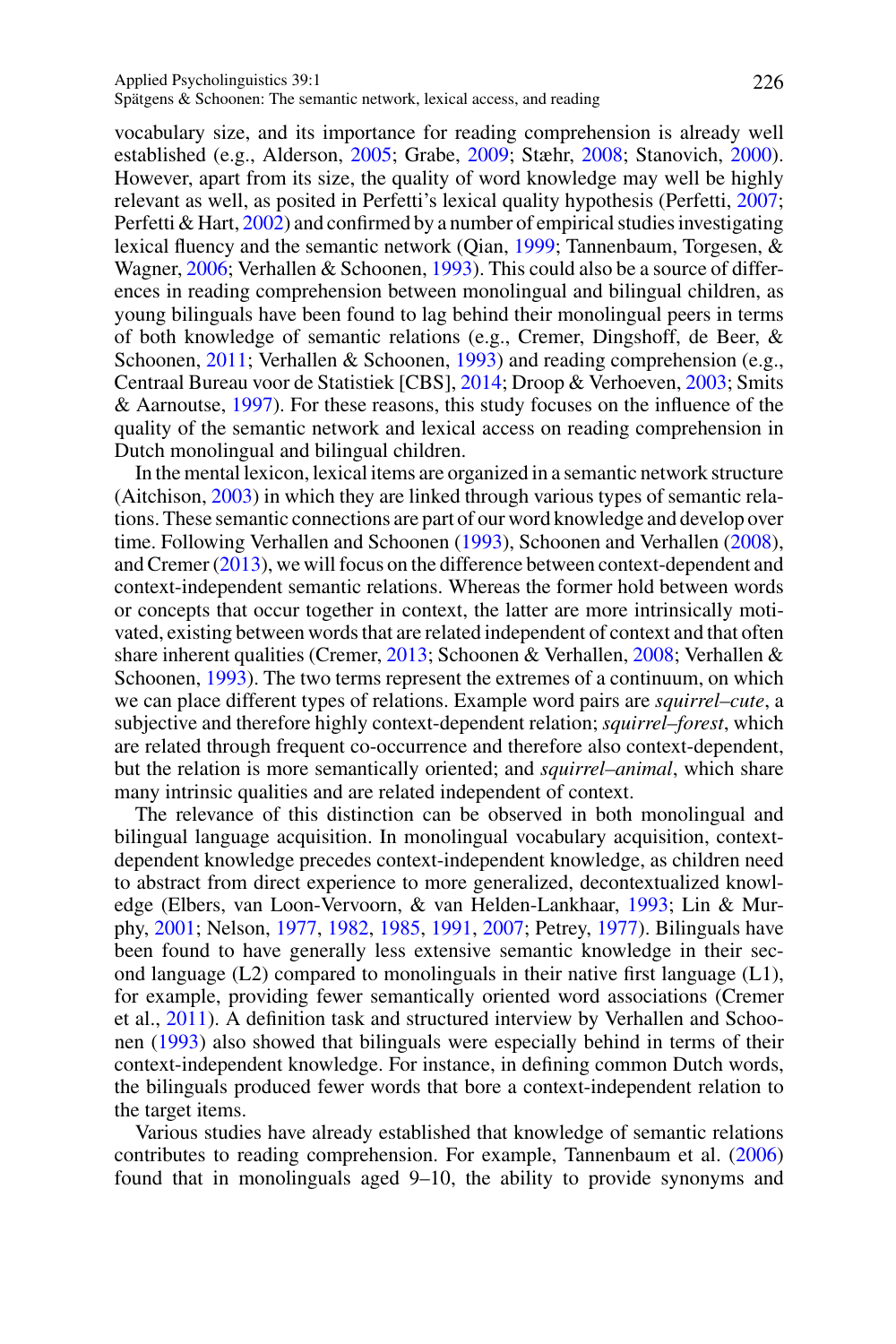multiple attributes such as category, function, and location for nouns, that is, both context-independent and more context-dependent semantic knowledge, was associated with higher reading scores. Combined with data from a sentence production task and a category generation task, where subordinates were produced in response to category labels, these measures were able to account for unique variance in the children's reading comprehension scores, over and above vocabulary size. Similarly, Ouellette [\(2006\)](#page-29-0) found that the ability to produce synonyms, unique semantic features, and category superordinates contributed to reading comprehension in monolingual children, even more so than vocabulary size. The relevance of the contrast between context-independent and context-dependent semantic knowledge for reading comprehension has also been targeted specifically, by Cremer and Schoonen [\(2013\)](#page-28-0). They used the Word Associates Test (Schoonen & Verhallen, [2008\)](#page-30-0), which required their 10- to 11-year-old participants to distinguish subordinates, superordinates, synonyms, meronyms, and defining characteristics from contextually related distractor items, such as *banana–slip*. The children who were better at selecting the context-independently related items also obtained higher reading scores, suggesting that these items may be particularly important for reading comprehension.

It is important to note that in all of these reading comprehension studies, the vocabulary and reading tasks were unrelated, that is, the words used in the vocabulary tasks were not selected from the texts in the reading tasks. This means that *generally* more extensive semantic knowledge contributes to reading comprehension, and we argue that this may be due to the working and structure of the semantic network. The various tests used to assess word knowledge involve different types of semantic relations, which are represented in the semantic network structure and activate each other through spreading activation (cf. Bock & Levelt, [1994;](#page-28-0) Collins & Loftus, [1975\)](#page-28-0). It could be exactly this spreading activation in a well-developed semantic network that helps reading comprehension, for example, by allowing the reader to connect related concepts within the text more quickly and easily, thus helping interpretation of the text by establishing coherence.

This explanation is supported by a few studies that have used online tasks to test spreading activation for various semantic relations and have found that there is a connection with reading comprehension skill. For instance, Nation and Snowling [\(1999\)](#page-29-0) compared groups of poor and proficient monolingual comprehenders aged 10–11, using an auditory semantic priming experiment that involved categorically and functionally related word pairs (i.e., context-independent and slightly more context-dependent relations). They found that in the absence of associative relations between words, poor comprehenders showed no priming for the categorically related word pairs, while the groups were comparable for the functionally related items. These results suggest a special role for knowledge of category relations compared to functional relations, and thus for context-independent compared to more context-dependent knowledge. Bonnotte and Casalis [\(2010\)](#page-28-0) performed a similar study with a visual instead of an auditory task, and found the same results for categorical priming, but a different pattern for the functional items. Skilled readers did not exhibit functional priming, and poor readers only showed functional priming for pairs that were also associatively related. The authors argue that the longer stimulus onset asynchrony, 800 ms in their study, compared to an interstimulus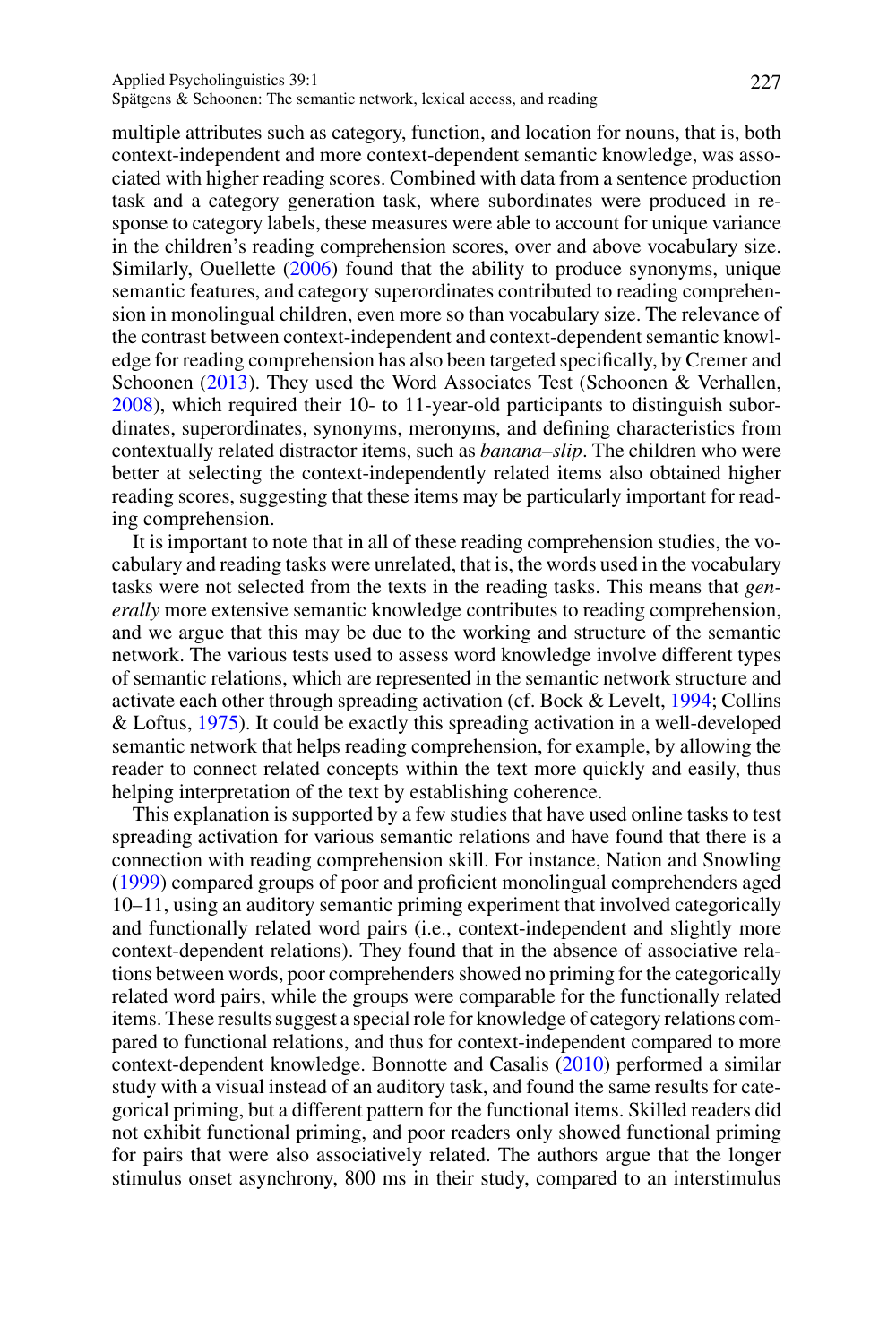interval (ISI) of 500 ms in Nation and Snowling's study, might be responsible for the different results. An additional difference is that Bonnotte and Casalis used paired presentation, while Nation and Snowling used single presentation, where participants responded to all items. What both studies show, however, is that differences in sensitivity to priming of various types of semantic relations may be associated with differences in reading skill.

An interesting question that remains is whether this relation between reading comprehension and online measures of the interconnectedness of the semantic network can also be found on the individual level, since this could have important implications for vocabulary instruction as a means of improving reading comprehension skill. The studies by Nation and Snowling [\(1999\)](#page-29-0) and Bonnotte and Casalis [\(2010\)](#page-28-0) have compared groups of poor readers and skilled readers, who were selected to be quite far apart in terms of reading competence. When we look at average readers, can the strength of individuals' semantic networks predict their reading comprehension? Larkin, Woltz, Reynolds, and Clark [\(1996\)](#page-29-0) used a semantic priming experiment involving a synonym judgment task, where the semantic relation between primes and targets was also always synonymy (i.e., a contextindependent semantic relation). Words were presented in pairs such as *big–huge*, which would be a prime for the pair *large–giant* at a lag of zero to two intervening items. The priming scores were positively associated with reading comprehension in sixth graders, even explaining 26% of the variance in the reading comprehension scores. Conversely, using a semantic classification task, Cremer [\(2013\)](#page-28-0) investigated individual differences in categorical (i.e., also context-independent) priming and reading comprehension and found no relation, even though her stimuli, like Nation and Snowling's [\(1999\)](#page-29-0), were also category coordinates.<sup>2</sup> Therefore, while the study by Larkin et al. suggests that there is a connection between semantic priming and reading comprehension on the individual level, the findings by Cremer suggest that differences between average readers may be too small to detect such a relation. The different semantic relations that were used, synonymy versus category membership, may cause the different findings.

In this study, our first aim is to partially replicate and extend Cremer's [\(2013\)](#page-28-0) and Nation and Snowling's [\(1999\)](#page-29-0) findings to further examine the connection between reading comprehension and context-dependent and context-independent priming on the individual level. Based on Nation and Snowling's findings, we predict that better reading comprehension scores will be associated with higher context-independent priming scores, reflecting the advantage for children with more developed semantic networks in reading comprehension.

The second aim of this study is to look at a third dimension of vocabulary knowledge alongside size and network structure, namely, fluency of retrieval of semantic knowledge (Beck, Perfetti, & McKeown, [1982\)](#page-28-0). We will use the term *semantic access*, or *access* for short, because *fluency* has been used to refer to the automaticity of a variety of subprocesses in reading, such as word attack, word identification, and comprehension (Wolf, Miller, & Donnelly, [2000\)](#page-31-0), but also generating category members and producing meaningful sentences involving target words (Tannenbaum et al., [2006\)](#page-30-0). The lexical quality hypothesis (Perfetti, [2007;](#page-29-0) Perfetti & Hart, [2002\)](#page-29-0) posits that reading comprehension depends on the quality of word representations, where representations that are high in quality can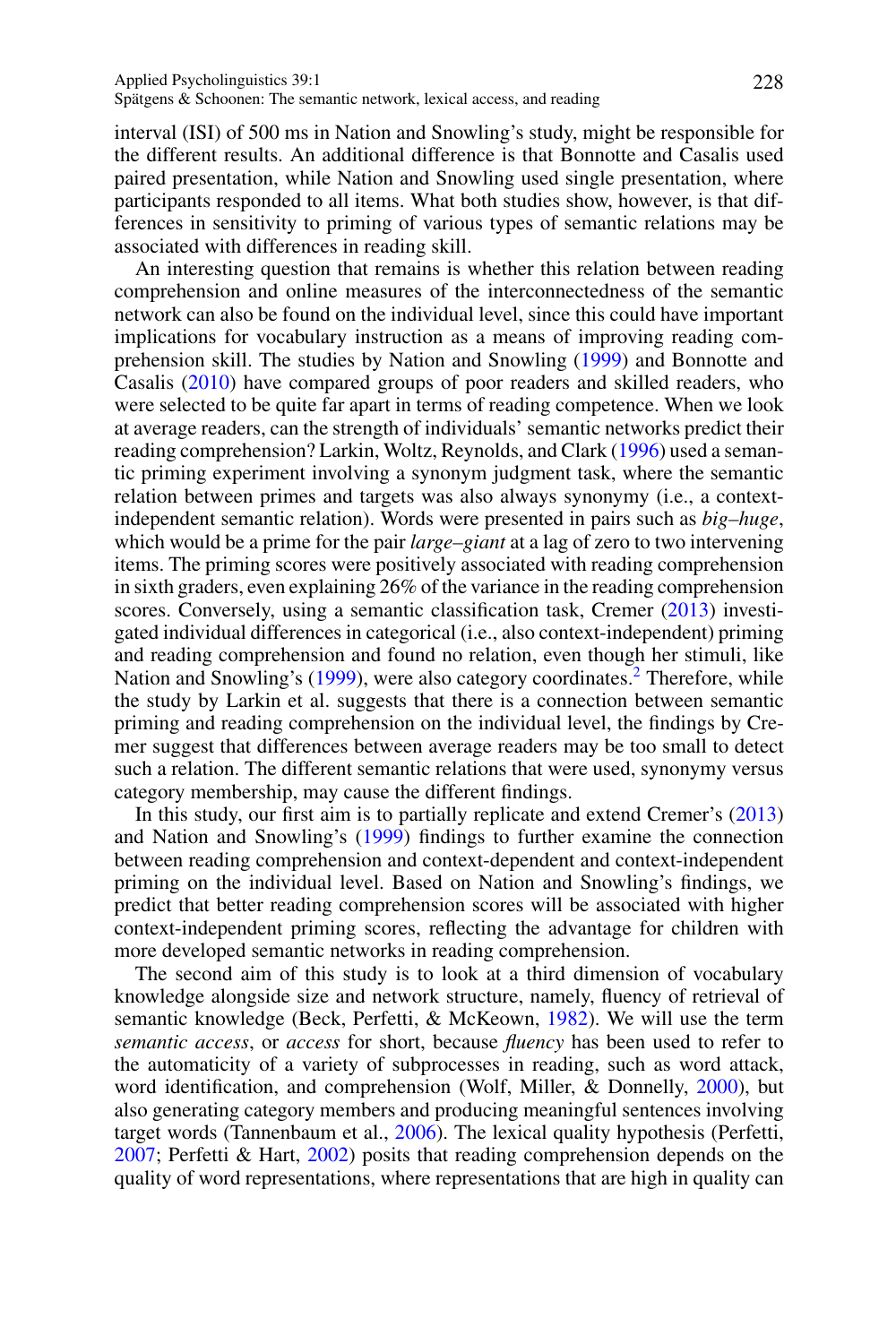be accessed effortlessly, which leaves more processing capacity to be devoted to higher level comprehension processes. Cremer [\(2013\)](#page-28-0) found that semantic access as measured by response times in a semantic classification task could explain a small amount of variance in the reading comprehension scores of monolingual and bilingual readers, namely, 2%, in addition to the variance already explained by vocabulary size and decoding. We therefore predict that children who can access their semantic knowledge faster, will also show better reading comprehension.

The current study's third aim is to compare Dutch monolingual and bilingual minority children in terms of knowledge of semantic relations, semantic access, and reading comprehension. A number of studies in The Netherlands have found that bilinguals lag behind their monolingual peers in terms of reading comprehension and various types of vocabulary measures (Cremer, [2013;](#page-28-0) Heesters, van Berkel, van der Schoot, & Hemker, [2007;](#page-29-0) Sijtstra, van der Schoot, & Hemker, [2002;](#page-30-0) Smits & Aarnoutse, [1997;](#page-30-0) van Berkel, van der Schoot, Engelen, & Maris, [2002\)](#page-30-0). These consistent delays are found even though most primary school children from a minority background in the Dutch context are second- or third-generation immigrants (CBS, [2016\)](#page-28-0) and mostly speak Dutch at home in addition to their L1 (Heesters et al., [2007;](#page-29-0) Sijtstra et al., [2002;](#page-30-0) van Berkel et al., [2002\)](#page-30-0).

The weaker links hypothesis (Gollan, Montoya, Cera, & Sandoval, [2008;](#page-28-0) Gollan, Montoya, Fennema-Notestine, & Morris, [2005;](#page-28-0) Gollan & Silverberg, [2001;](#page-28-0) Michael & Gollan, [2005\)](#page-29-0) provides an explanation for these perhaps counterintuitive findings. According to the hypothesis, bilinguals are at a disadvantage due to reduced exposure and use of each of their languages, compared to monolinguals who receive all exposure in a single language. This has been found to negatively affect productive vocabulary in bilinguals compared to monolinguals (Gollan et al., [2005\)](#page-28-0). Since the availability and automaticity of semantic connections in the mental lexicon can also only develop through experience with these semantic connections, reduced exposure is likely to affect the semantic network of bilinguals as well. In addition, since the school environment is where a large amount of decontextualized semantic knowledge is transmitted, the children with less well-developed knowledge of the language of instruction are likely negatively affected in the development of context-independent semantic knowledge.

As was discussed earlier, there is evidence from previous studies that bilinguals have more limited knowledge of semantic relations in their L2, especially context-independent knowledge (cf. van Berkel et al., [2002;](#page-30-0) Verhallen & Schoonen, [1993\)](#page-30-0) and may access semantic information more slowly (Cremer,  $2013$ ).<sup>3</sup> These findings, combined with the other findings that especially context-independent knowledge may be particularly important for reading comprehension (cf. Nation & Snowling, [1999\)](#page-29-0), lead us to expect that these lower level vocabulary knowledge components may be a source of the often lower reading comprehension scores also found in bilinguals in the Dutch context. This hypothesis was also put forward and confirmed by Cremer and Schoonen [\(2013\)](#page-28-0), who found that differences in reading comprehension between monolingual and bilingual children were mediated by offline knowledge of semantic relations. However, Cremer [\(2013\)](#page-28-0) did not find a contribution of online knowledge of semantic relations for either monolinguals or bilinguals, but did find that differences in semantic access were partially responsible for differences in monolingual and bilingual reading scores. In this study, we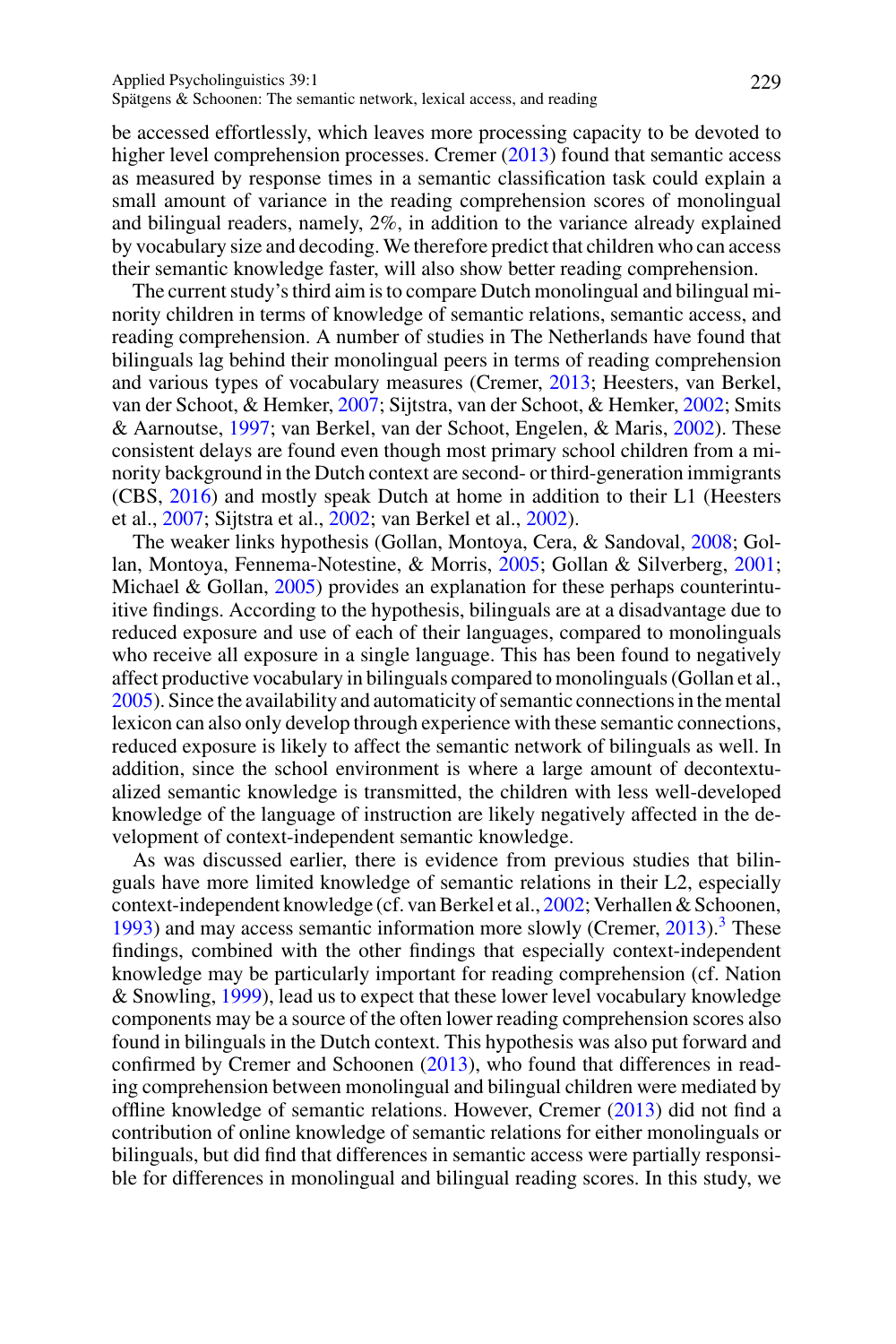intend to partially replicate and extend these findings by comparing the effect of both context-dependent and context-independent knowledge and semantic access on reading comprehension in Dutch monolingual and bilingual minority children.

# DESCRIPTION OF CURRENT RESEARCH

To test the predictions put forward in the previous section, we designed a semantic priming experiment involving both context-dependent and context-independent word pairs, which is an extension of the visual semantic classification task used by Cremer [\(2013\)](#page-28-0) and is similar to the auditory lexical decision task used by Nation and Snowling [\(1999\)](#page-29-0). Monolingual and bilingual minority children aged 10–11 took part in the experiment, a standardized reading comprehension task, and various control tasks for vocabulary size, word decoding, and cognitive processing speed. The priming experiment and its stimuli were designed to maximize context-independent and context-dependent semantic processing, as opposed to orthographic, strategic, or associative processing. We will shortly discuss the most important design choices.

To make sure participants were required to access the semantics of the stimuli, we used a semantic classification task, namely, animacy decision, in which children were required to decide for each word whether it represented an animate or inanimate concept. This is thus in opposition to a lexical decision task, which can be performed by simply retrieving the word form without accessing word meaning (McNamara, [2005\)](#page-29-0). In addition, this allows for the use of response times to filler items as a measure of access to semantic knowledge. Furthermore, the stimuli were presented aurally to be able to make a stronger claim that any effect of the priming scores on reading comprehension is at the semantic level and not, for example, at the orthographic level. Finally, we used continuous presentation, that is, participants responded to all items one by one. This minimizes strategic processing, since participants are not made aware that stimuli are paired, as is the case with a paired presentation style (McNamara, [2005\)](#page-29-0).

As for the selection of the stimuli, the context-independent pairs were category coordinates, which is similar to both Cremer's [\(2013\)](#page-28-0) and Nation and Snowling's [\(1999\)](#page-29-0) test items. However, the context-dependent pairs were designed to be located slightly more toward the context-dependent end of the continuum than the functional pairs used by Nation and Snowling. This allowed us to make a sharper contrast between the two types of semantic relations, since an object's function can be quite integral to its conceptualization. The pairs are *location–person or animal often found at this location* and *person–object or location that is often linked to this person.* These pairs were inspired by studies on thematic priming such as Hare, Jones, Thomson, Kelly, and McRae [\(2009\)](#page-29-0) and are related through frequent co-occurrence in the same context. Note that some of the pairs Nation and Snowling deemed functional have the same format, but we avoided a functional connection between our pairs. Although subjective relations would be even more context-dependent, they are also too individual to be tested reliably across participants. All pairs were strictly controlled for association strength, so that the relation was only semantic and not associative. More details on the selection of the pairs and examples are provided in the Method section.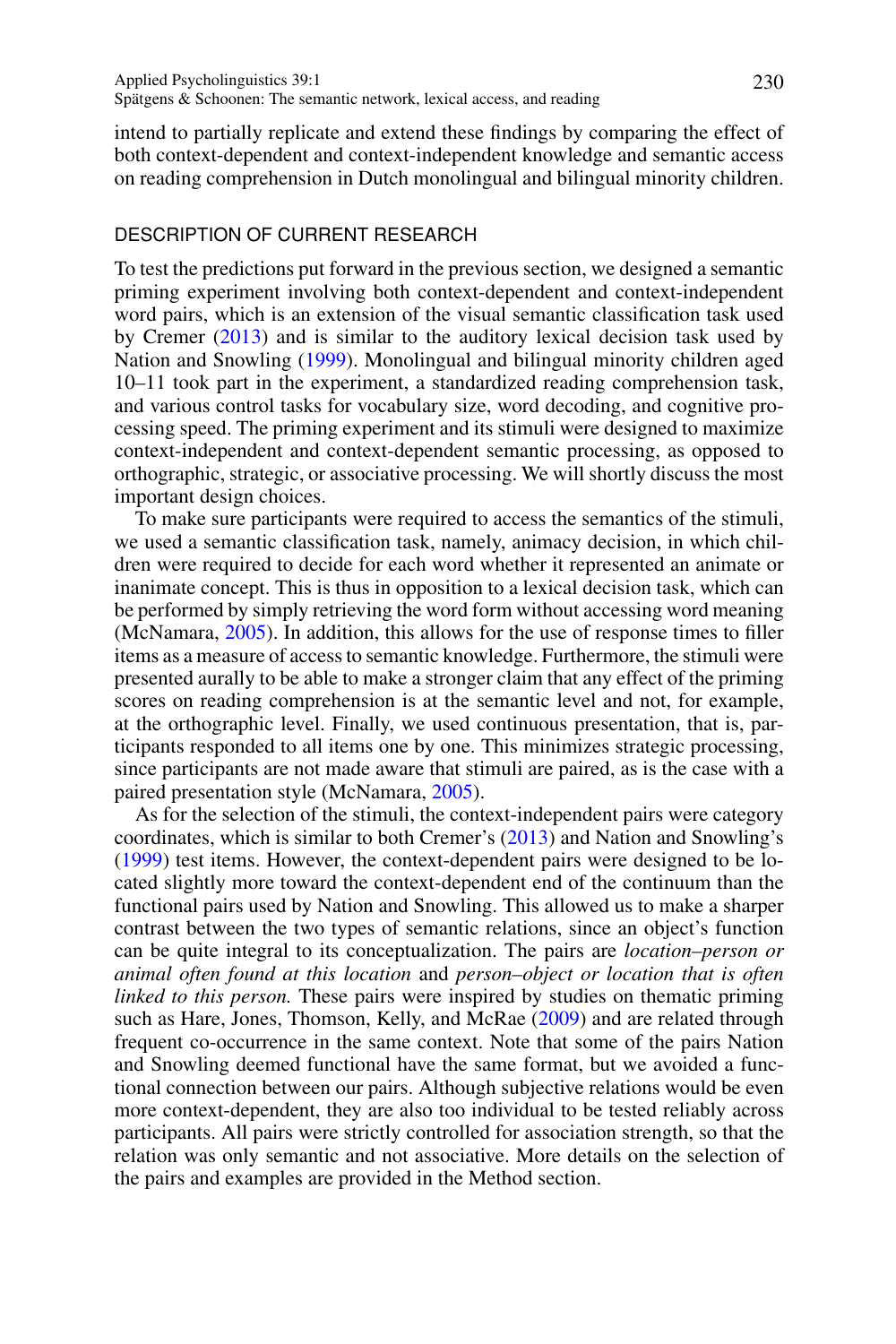|                  |     |       |             | Age<br>(years; months) |     |
|------------------|-----|-------|-------------|------------------------|-----|
|                  | Ν   | Girls | <b>Boys</b> | M                      | SD  |
| Monolingual      | 36  | 19    | 17          | 11;1                   | 0;6 |
| <b>Bilingual</b> | 86  | 45    | 41          | 11;3                   | 0;6 |
| Total            | 122 | 64    | 58          | 11:3                   | 0;6 |

Table 1. *Age and gender in monolingual and bilingual groups*

#### METHOD

#### *Participants*

All participants were recruited through their schools. The participating schools were all located in mixed neighborhoods with both residents with uniformly Dutch language backgrounds, and speakers of other mother tongues. Socioeconomic status (SES) in these neighborhoods was average to low (Sociaal en Cultureel Planbureau, [2015\)](#page-30-0). Parents were informed through a passive informed consent procedure, and all agreed to their child's participation.

A total of 151 children participated in the study. Teachers were asked to indicate whether children had serious oral language impairments or other disabilities such as dyslexia or attention-deficit/hyperactivity disorder. One child had been diagnosed with both attention-deficit/hyperactivity disorder and dyslexia, a further 12 children had been diagnosed with dyslexia. The data from these children were removed. No other cases were reported. A further 9 children were not able to participate in all tasks or had missing data on some of the tasks. Finally, 7 participants with extreme scores on the animacy decision task were removed. More details on the outlier criteria are discussed in the Data Handling section.

This leaves a final sample of 122 children, 64 girls and 58 boys. Thirty-six children spoke only Dutch at home, and 86 used other languages at home. Of this bilingual group, 82 children indicated they spoke Dutch at home in addition to their L1. Mean age was 11 years, 3 months  $(11;3; SD = 0;6)$ , ranging from 10;4 to 12;6. Table 1 below shows the age and gender distributions across the monolingual and bilingual groups.

#### *Materials*

The participants completed six tasks in total. The main tasks were a standardized reading comprehension task and the priming experiment using a semantic decision task. Two tasks were included to control for abilities that may mediate the hypothesized effect of knowledge of semantic relations and fluency on reading comprehension, namely, receptive vocabulary size and cognitive processing speed. In addition, a word decoding task was administered to control for a potential influence of technical reading skill on the reading comprehension scores. Finally, in a short language interview, the children were asked about which languages they speak, and with whom, in order to establish language status and language dominance.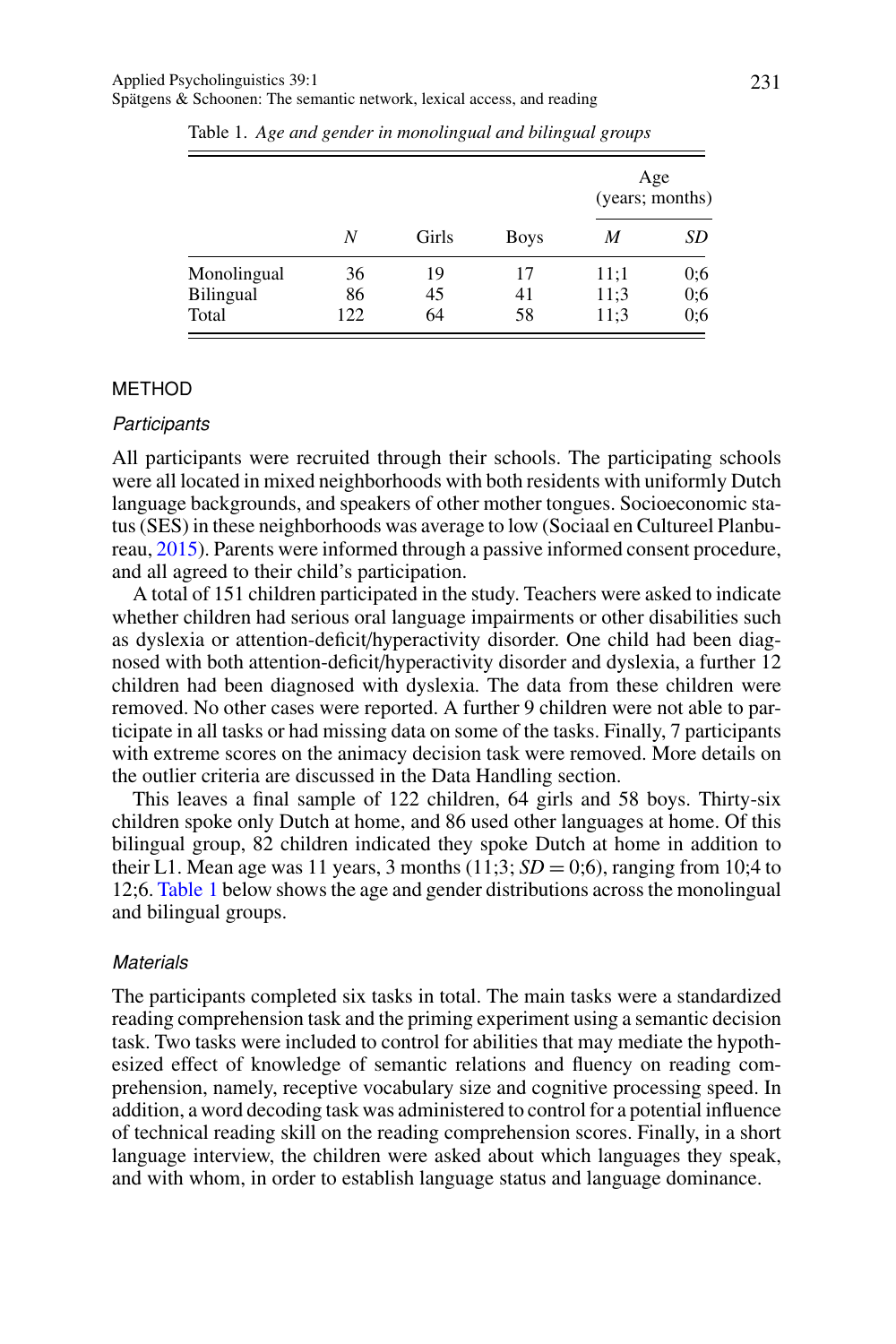#### Applied Psycholinguistics 39:1 232 Spätgens & Schoonen: The semantic network, lexical access, and reading

*Reading comprehension task.* To test reading comprehension skill, a shortened version of the standardized test Begrijpend Lezen 678 (Reading Comprehension Grades 456) by Aarnoutse and Kapinga [\(2006\)](#page-27-0) was used, which was the same as used by Cremer [\(2013,](#page-28-0) chapter 5) in her priming study. Time constraints necessitated this decision, as the test battery as a whole was quite extensive. The final test consisted of 32 questions on five short texts, testing both superficial and in-depth comprehension. None of the participating schools had administered this test to the children before.

*Priming experiment.* As was discussed earlier, an auditory semantic decision task was used to measure context-dependent and context-independent word knowledge. Forty prime-target pairs were made for the experiment, 20 for each semantic relation. These can be found in [Table A.1](#page-23-0) in Appendix A.

*Stimuli.* For the context-independent pairs, coordinates were used. Out of the various types of context-independent meaning relations, such as sub- and superordinates and synonyms, coordinates were found to be most suitable for the selection of a sufficiently large number of items. In addition, the items are on the same level in the semantic hierarchy, making the semantic decision to both items more similar compared to sub- and superordinate pairs such as *dog–animal*. Both animate and inanimate coordinates were used, again to be able to include more items. The animate items were all animal pairs, and the inanimate items were object pairs.

Context-dependent semantic relations have been investigated far less than context-independent meaning relations, and are generally less clearly defined. Because the difference between context independency and context dependency is gradient, we focused on relations that were as context dependent as possible, avoiding functional and definitional pairs. To again have both animate and inanimate targets, two formats were used for the context-dependent condition. The first was *location–animal or person often found at this location*. Examples include *forest–squirrel* and *train station–conductor*. The second format was *type of person*–*object or location linked to this person*. Possible pairs include *teacher– classroom* and *thief–purse*. Note that, in contrast to the context-independent pairs, the primes and targets are always dissimilar in terms of animacy in these contextdependent subsets. Each subset contained 10 pairs, which amounts to 20 pairs per semantic relation.

Two fully counterbalanced versions of the experiment were made, in which one half of the targets appeared in the related condition, the other half in the unrelated condition, and vice versa. Each participant thus encountered each target once. Unrelated control pairs were formed by repairing primes and targets across the two semantic relations, such that the animacy pattern remained the same. Thus, the primes preceding a given target in the related or unrelated condition were always either both animate or both inanimate. In this way, there can be no confound because of an answer "switch" between target and prime, which is not present in the control pair or vice versa. The design is shown in [Table 2,](#page-8-0) with primes marked typographically to clarify the repairing to form unrelated control pairs.

To control for association strength, data from a previous study were used, in which multiple word associations were gathered from 208 children from the same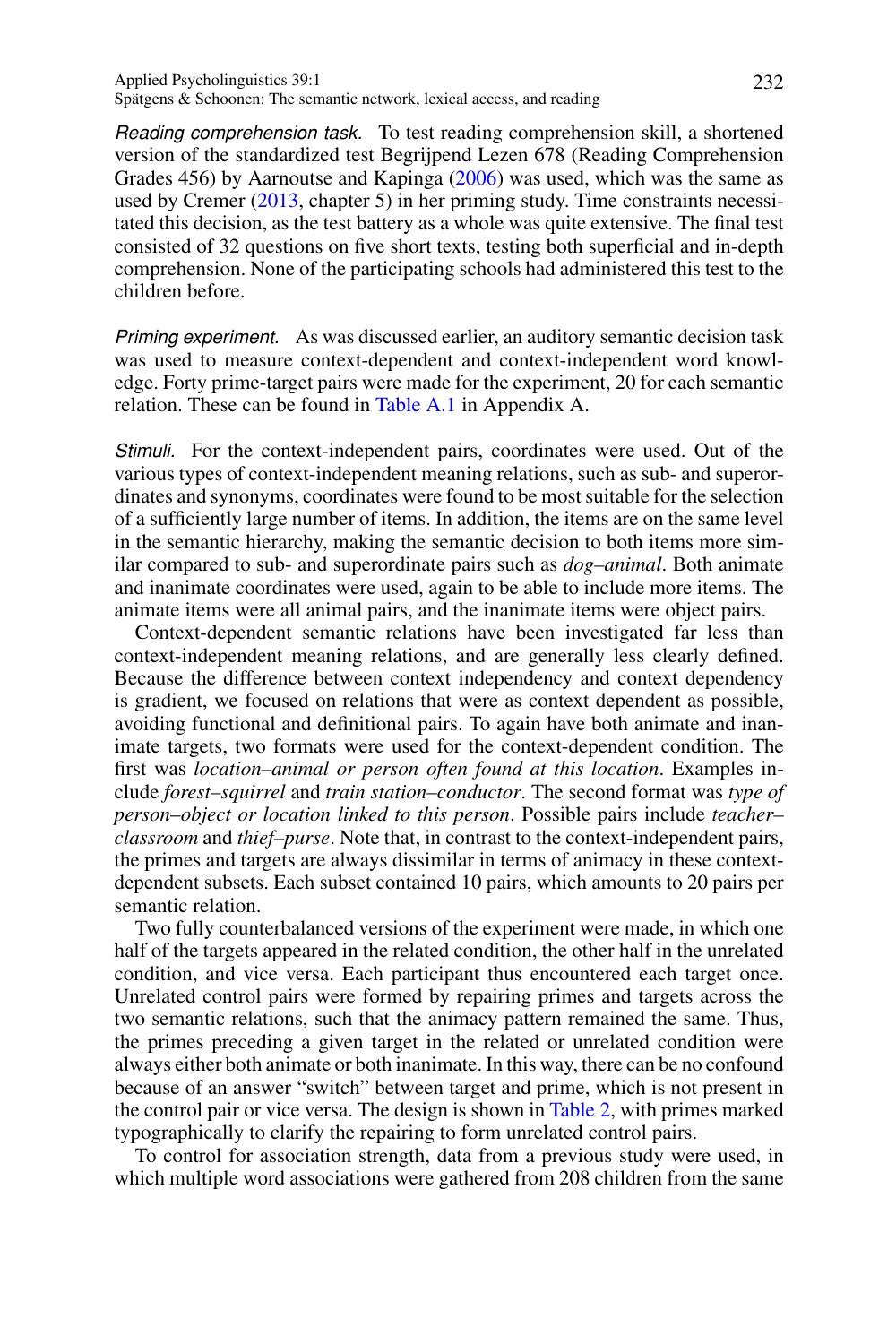| Condition         | Context-Independent |              | Context-Dependent       |                     |  |
|-------------------|---------------------|--------------|-------------------------|---------------------|--|
| Prime Target      | Animate             | Inanimate    | Location                | Person              |  |
| Type              | Coordinates         | Coordinates  | Animate                 | Inanimate           |  |
| Semantic decision | creature-creature   | thing-thing  | thing-creature          | creature-thing      |  |
| Related           | duck-goose          | guitar-piano | <i>forest</i> -squirrel | <i>thief</i> -purse |  |
| Control           | <i>thief</i> -goose | forest-piano | guitar-squirrel         | duck-purse          |  |

<span id="page-8-0"></span>Table 2. *Stimulus pairings per condition*

target population (Spätgens & Schoonen, [2017\)](#page-30-0). Eighty stimulus words were divided into four 20-word lists, and each child provided up to three associations for each word, resulting in association data from at least 50 children per item. Since adults show different word association patterns than children, it is important to use children's norms to control for the present experiment. Furthermore, using multiple association data allows us to control for associations that are maybe not as immediate but still prevalent.

To form the prime-target pairs for the present experiment, the stimulus words from the association task were used as primes. The related targets never occurred as first associations in the data set, and some targets occurred as second or third associations at most once, indicating that they were only weak, idiosyncratic associations.

Relatedness of all prime-target pairs was checked by means of a questionnaire among 33 adult native speakers of Dutch. They were asked to rate all prime-target pairs and an equal number of unrelated distractor pairs on a 5-point Likert scale ranging from *no or almost no relation* to *strong relation*. The pairs included in the experiment had an average relatedness score of 4.11, and average relatedness of the four subsets ranged from 3.93 to 4.31. There were no phonological similarities between primes and targets in either the related or unrelated conditions and none of the critical pairs form compounds.

Care was taken to make sure all sets were as similar as possible in terms of frequency and duration in milliseconds. For frequency, the word list based on reading materials for primary schools by Schrooten and Vermeer [\(1994\)](#page-30-0) was used. It was not possible to match individual primes and targets; however, we made sure pair relatedness strength, average frequency, and duration for both primes and targets did not differ between the halved subsets that are compared in the related and unrelated conditions. Mean pair relatedness and mean frequencies and durations of primes and targets by subsets and halved subsets can be found in [Table B.1](#page-24-0) in Appendix B.

In addition to these prime-target pairs, 120 fillers were included. Since the stimuli were presented as single items to minimize strategic processing (McNamara & Altarriba, [1988\)](#page-29-0), this puts the relatedness proportion at 10%. Half were animate and half inanimate, and they were similar to the critical stimuli in frequency and length. Combined, the fillers and critical stimuli included a roughly equal number of animal, person, object, and location items. The experiment was preceded by an additional 12 practice items, again including even numbers of animals, persons,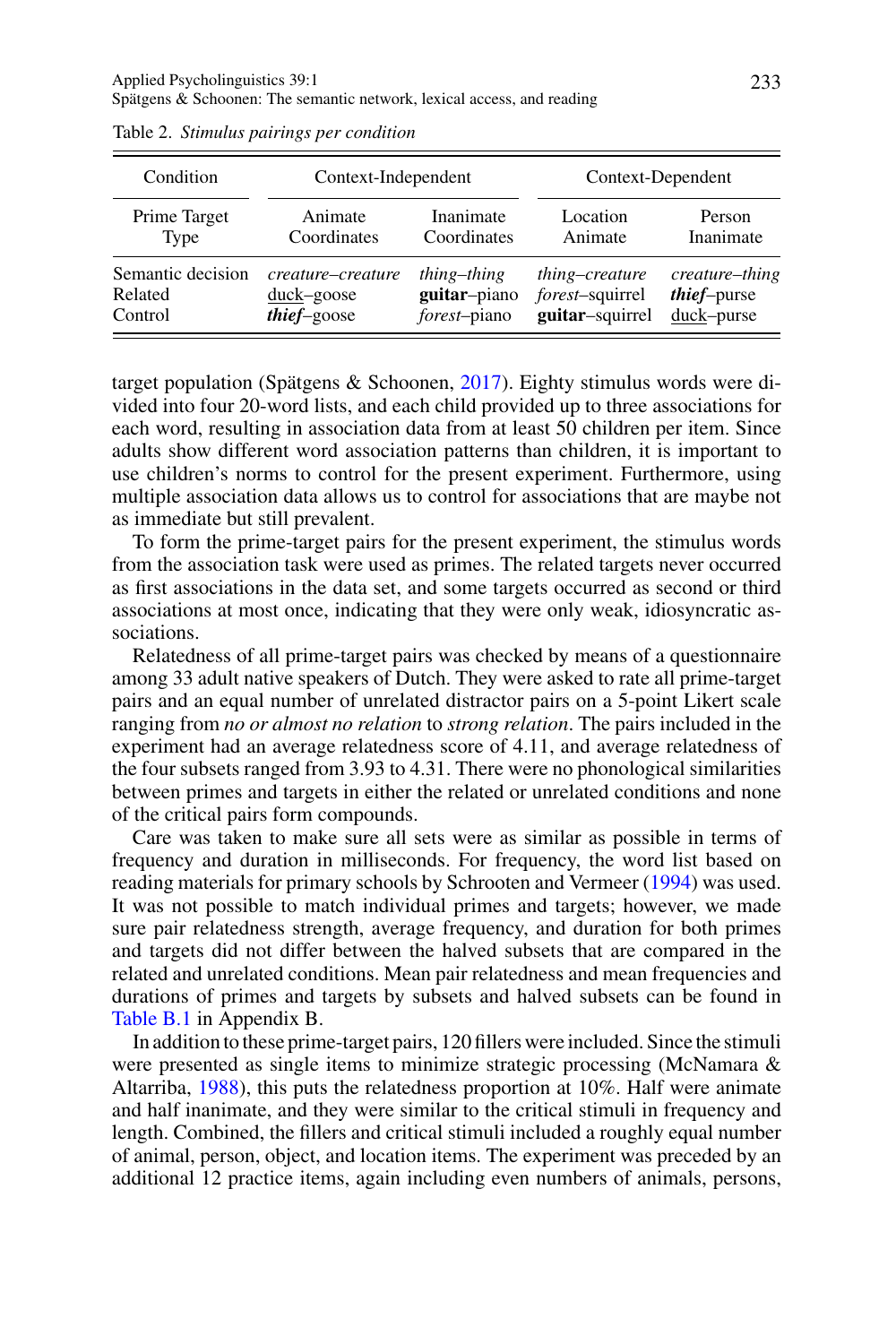objects, and locations. In total, participants thus responded to 212 items. All stimuli were recorded by a female native speaker of Dutch with a neutral accent.

*Presentation.* For each of the two versions of the experiment, three pseudorandomized lists were compiled, to minimize a potential influence of order effects. Participants were randomly assigned one of the six lists. Care was taken to avoid unintended semantic or phonological relations between consecutive items, and animacy was varied such that between one and five consecutive items were of the same animacy type. Each critical pair was flanked by one to four filler items. The lists were divided in three parts to allow for two short breaks during the experiment. A pilot test with 16 children in the same age group had shown that performance in terms of speed and accuracy improved with an extra break. The first eight items at the start of the experiment and after each break were fillers, to allow participants to get used to the task each time before critical items came up. Within each part, the number of animate and inanimate items, divided across the four word types (animals, persons, objects, and locations), was roughly equal. Finally, the ISI was 1000 ms. After a response, there was a blank screen for 500 ms, followed by a screen with a fixation point  $(+)$  for 500 ms, and then the screen went blank again and, at the same time, the auditory stimulus was played.

The experiment was run using E-Prime 2.0 (Schneider, Eschman, & Zuccolotto, [2002\)](#page-30-0) on two identical laptops. Participants were required to indicate whether each item was animate or inanimate by means of the Alt keys. These were marked with stickers with small symbols to help participants remember which was which: a heart for the animate items, and a building block for the inanimate items. Participants used their dominant hand for the "animate" answer. Both accuracy and response time (RT) were recorded. RTs were measured from the onset of the stimulus, as some words may be recognized before they have been pronounced fully. No correction for word duration was applied since duration was carefully controlled across the stimulus sets.

*Vocabulary size.* For receptive vocabulary size, the Cito Leeswoordenschat (Reading Vocabulary) test by Verhoeven and Vermeer [\(1995\)](#page-31-0) was used. This standardized task consists of 32 multiple-choice items, requiring children to select the correct meaning for words presented in neutral sentences.

*Word decoding.* Technical reading skills were measured using the Drie Minuten Toets (Three Minutes Test; Verhoeven, [1992\)](#page-30-0), which is widely used in the Dutch school system and was therefore familiar to all participants. The test consists of three word lists including words of increasing length, of which only the two most difficult lists were used. Participants are required to read aloud as many words as possible within 1 min, while making as few mistakes as possible. The resulting score is the number of words read, minus the number of errors made. The two word lists correlated strongly  $(r = .821, p = .000)$  and were therefore combined into one measure by averaging the scores for each child.

*Cognitive processing speed.* Cognitive processing speed was measured using the Rapid Automatized Naming Test (RAN; Denckla & Rudel, [1974\)](#page-28-0) and Rapid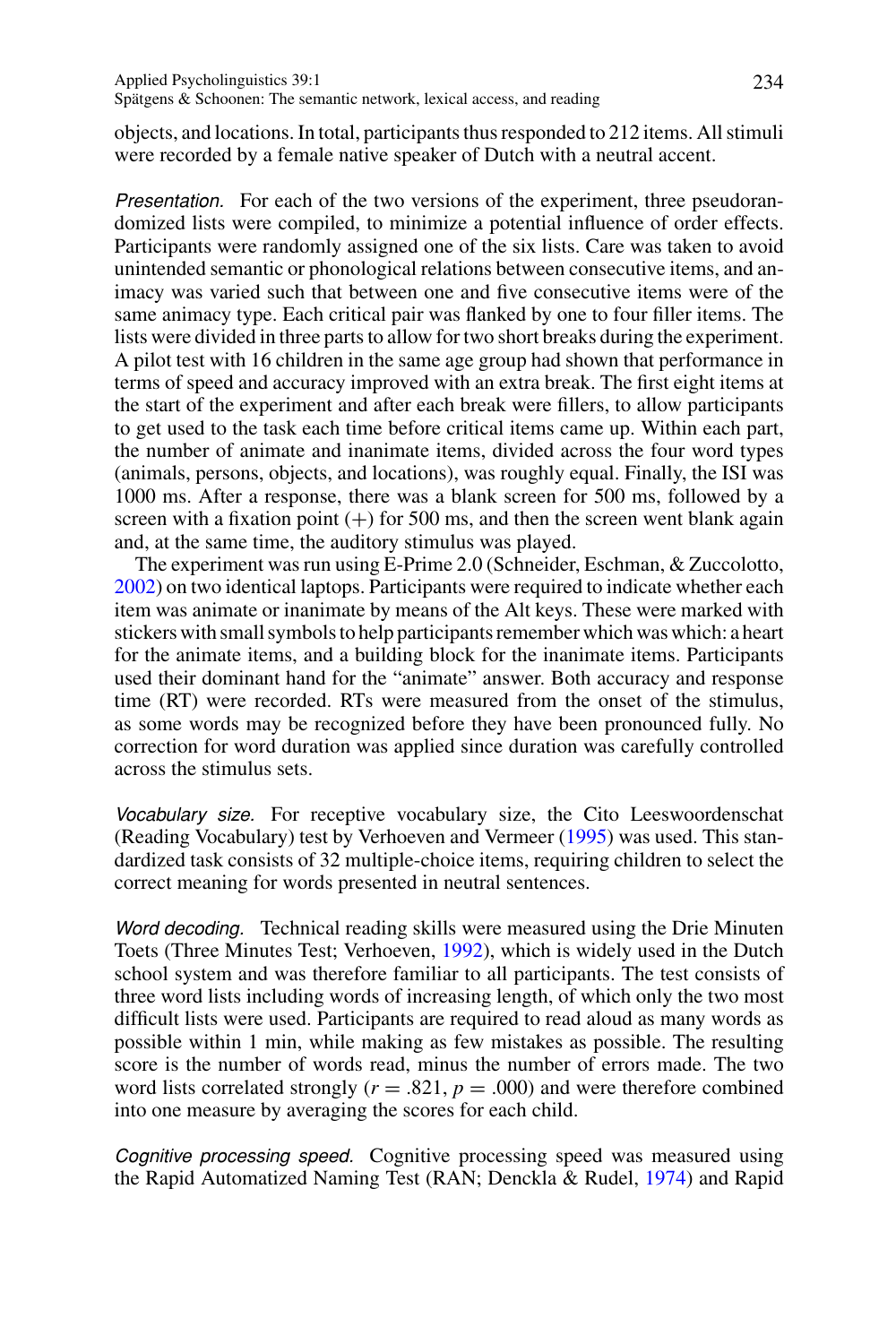Alternating Stimulus Test (RAS; Wolf, [1986\)](#page-31-0). In these tests, participants are required to name a series of 50 items from a card as quickly as possible, while the time needed to complete the task is recorded. RAN tests consist of one type of character, and in this study, the letters edition was used. RAS tests include a mix of multiple types of stimuli, and in this study, the letters, numbers, and colors edition was used.

As a score, the time (in seconds) needed to name all 50 items is used and the number of errors made is thus not incorporated. The test makers consider more than five errors or self-corrections to be "excessive" (e.g., over  $10\%$ ; Wolf & Denckla, [2005\)](#page-31-0), and a potential reason for retesting at a later time, which was not possible in this study. However, since only very few children produced just over five errors and self-corrections combined (three did so for the RAN test, one for RAS, all varying between six and eight errors and self-corrections combined), no corrective measure was taken.

*Language interview.* To establish language dominance, a short questionnaire on linguistic background was done with each participant. The children were asked whether they were born in The Netherlands, from what age onward they had gone to school in The Netherlands, which languages they spoke at home, how often and with whom they used these languages, and finally which language they used most.

## *Procedure*

All tests were administered by the first author or one of two trained test assistants, according to a set protocol. The reading and vocabulary tests were administered in class, while all other tasks were done individually in a quiet room in school. Per group, testing lasted 1 or 2 school days, depending on group size. In the morning on the first day, testing began with the reading task, which lasted about 35 min including instruction, followed by the vocabulary task, which took roughly 25 min including instruction. The reading comprehension task started with an example text with four questions. These were discussed by the experimenters with the class to familiarize the participants with the answer sheet and the different types of questions (multiple choice with four options and true/false statements). Similar to the reading task, the vocabulary test was preceded by two example questions, which were discussed with the group. During both tasks, the experimenters were available for practical questions, but no information relating to the content of the tasks was provided.

For the individual tasks, the participants joined one of the experimenters in a quiet room. The same order of tasks was maintained for each child: the semantic decision task, then word decoding, RAN, RAS, and finally the language interview. In all, the individual sessions took around 25 min. Before starting the experiment, the participants received a verbal instruction that included a short discussion of the concept animacy and some examples. The importance of answering quickly and accurately was stressed. This was reinforced with a short written instruction. For the first 12 practice items, the children received feedback on the screen, which showed both whether they gave the right answer and how fast they were in milliseconds.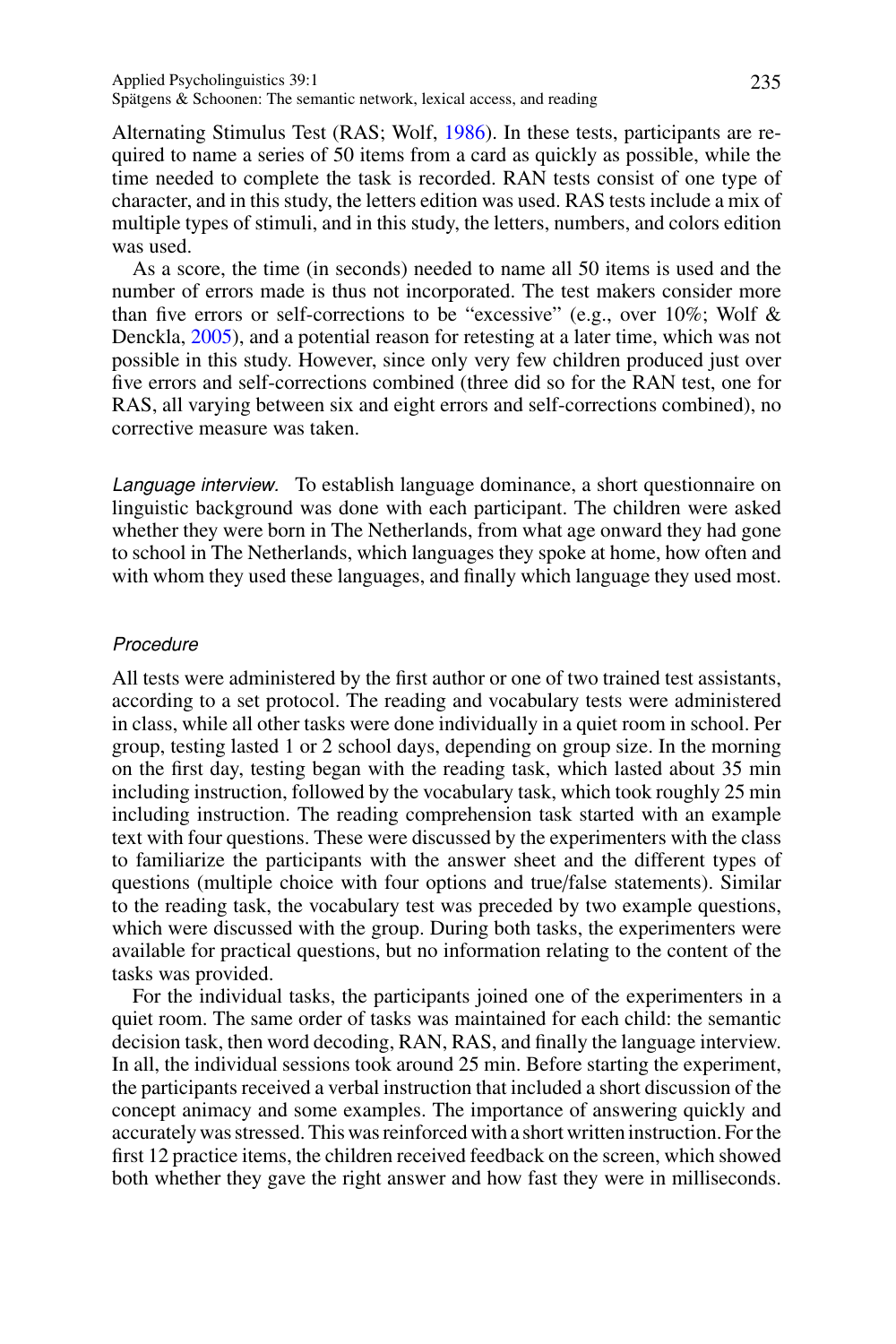|                                        | <b>Skewness</b> |       | Kurtosis |       |  |
|----------------------------------------|-----------------|-------|----------|-------|--|
|                                        | M               | SE    | M        | SE    |  |
| Reading comprehension                  | $-0.209$        | 0.219 | $-0.423$ | 0.435 |  |
| Vocabulary size                        | $-0.164$        | 0.219 | $-0.193$ | 0.435 |  |
| Word decoding                          | 0.060           | 0.219 | $-0.412$ | 0.435 |  |
| Rapid automized naming (ms)            | 1.201           | 0.219 | 2.050    | 0.435 |  |
| Rapid alternating stimulus (ms)        | 0.715           | 0.219 | 0.329    | 0.435 |  |
| Access (mean response time to fillers) | 0.347           | 0.219 | $-0.164$ | 0.435 |  |

Table 3. *Skewness and kurtosis values for main measures*

After the practice items, they could ask more questions if needed, and then the experiment began. During the experiment, no feedback was provided.

## *Data handling and analysis*

RTs for inaccurate responses were set to missing (1,360 items, 5.6% of data). Then, the average RT for each child was calculated. RTs over 2.5 *SD* from the mean (the individual's means and standard deviations were used) were defined as outliers, and removed (614 items, 0.03% of data). RTs under 350 ms were removed so that only real responses and not accidental taps were recorded (15 items,  $\lt 0.01\%$  of data). We used 350 ms instead of the commonly used 250 ms (i.e., Betjemann & Keenan, [2008;](#page-28-0) Cremer, [2013\)](#page-28-0) as the cutoff point because of the auditory and therefore linear nature of the stimuli. This means that we need to add at least some time onto this lower boundary, in which the participants have been exposed to some input. Since some words can be recognized even before they have been heard in their entirety, we chose to limit this extra time to 100 ms.

Three children with accuracy scores under 85% and four children with mean RTs over 1700 ms were identified as outliers not representative for the group as a whole and removed from the data set.

Mixed effects analyses were performed to answer the various research questions. All analyses were done in R 3.1.3 (R Core Team, [2015\)](#page-30-0), using the lme4 package for multilevel and mixed-effects analyses (Bates, Mächler, Bolker, & Walker, [2015\)](#page-27-0).

# RESULTS

#### *Descriptives*

Skewness and kurtosis values for all main measures are reported inTable 3. Overall, the measures are mostly normally distributed, except for the RAN scores, which can be characterized as slightly skewed and peaked.

The internal consistency for the reading comprehension task in this sample was somewhat lower than in Cremer's study [\(2013\)](#page-28-0) but not unsatisfactory (Cronbach  $\alpha = 0.634$ ). Finally, the internal consistency of the vocabulary task was satisfactory, with Cronbach  $\alpha = 0.709$ .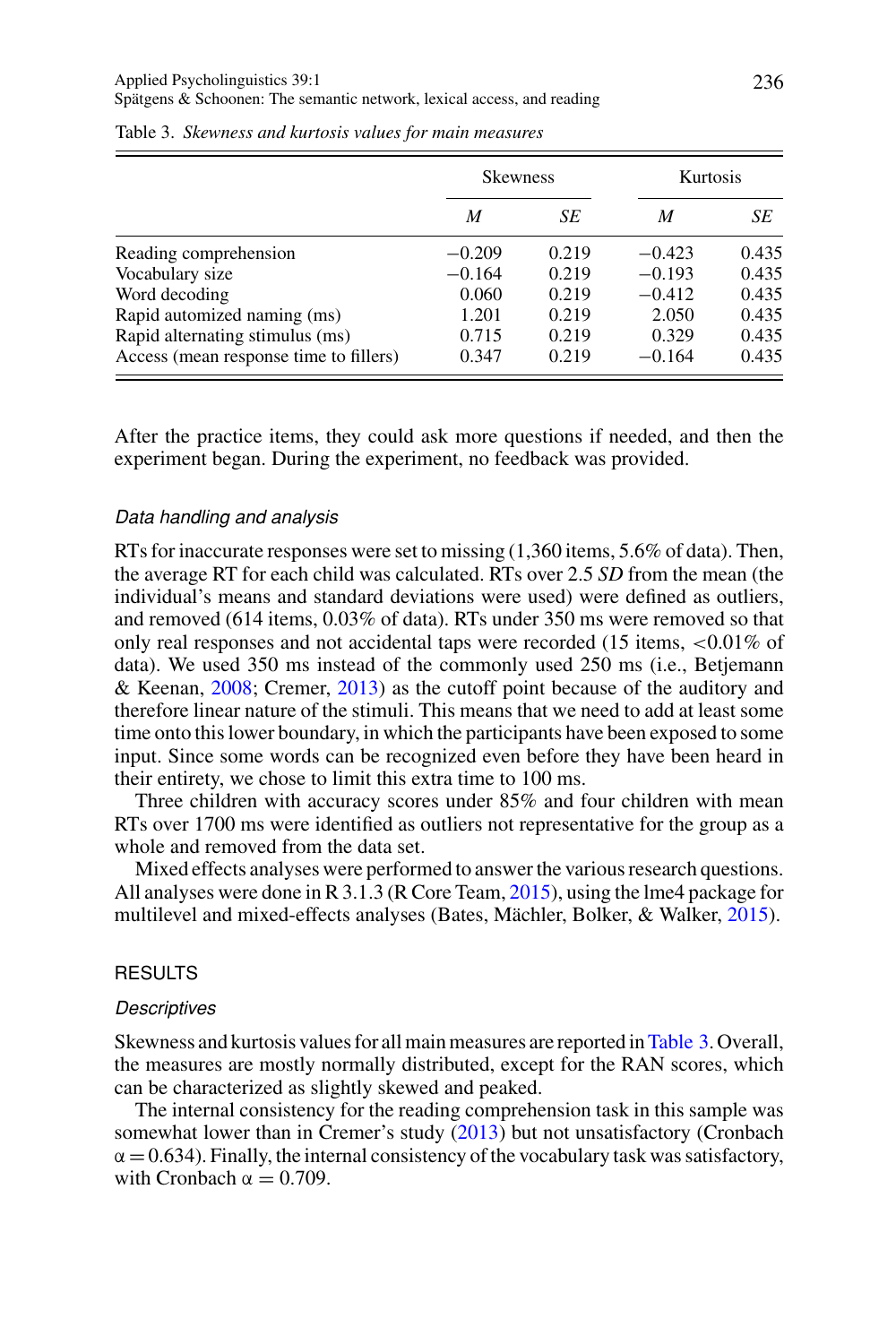|                                            | Total<br>$(N = 122)$ |        | Monolingual<br>$(N = 36)$ |        | <b>Bilingual</b><br>$(N = 86)$ |        |      |  |
|--------------------------------------------|----------------------|--------|---------------------------|--------|--------------------------------|--------|------|--|
|                                            | M                    | SD     | M                         | SD     | M                              | SD     | d    |  |
| Reading comprehension                      | 22.47                | 3.89   | 23.06                     | 4.37   | 22.22                          | 3.67   | 0.21 |  |
| Vocabulary size                            | 16.86                | 4.60   | 17.64                     | 4.74   | 16.53                          | 4.53   | 0.24 |  |
| Word decoding                              | 91.34                | 13.37  | 91.19                     | 13.66  | 91.40                          | 13.32  | 0.02 |  |
| Rapid automized naming<br>(ms)             | 22.05                | 3.65   | 21.96                     | 3.14   | 22.10                          | 3.86   | 0.04 |  |
| Rapid alternating stimulus<br>(ms)         | 30.24                | 5.63   | 29.74                     | 5.79   | 30.44                          | 5.59   | 0.12 |  |
| Access (mean response)<br>time to fillers) | 1149.7               | 160.67 | 1117.73                   | 164.31 | 1163.09                        | 158.17 | 0.28 |  |

Table 4. *Descriptives for task scores in the monolingual and bilingual groups*

Table 4 shows the descriptives of the scores on the various tasks for the monolingual and bilingual children, including effect sizes of the differences between the groups. Differences between the group means are in the expected directions for all measures: the monolingual children perform slightly better on all tasks except decoding. For reading comprehension, vocabulary size, and access, Cohen *d* > 0.20, a small effect size (Cohen, [1969\)](#page-28-0). However, none of these differences were found to be significant.

## *Overall semantic priming*

To establish the effect of priming across the four sets of word pairs in the experiment, a mixed effects analysis was performed on the RTs to the target items. Since the RTs to the target items were skewed and peaked (skewness  $= 1.722$ , *SE*  $=$ 0.037; kurtosis  $= 4.91$ ,  $SE = .074$ ), they were log transformed using the natural log (skewness  $= 0.592$ ,  $SE = 0.037$ ; kurtosis  $= 0.885$ ,  $SE = 0.074$ ). In this data set, participants and items are crossed since all children responded to each word once, half in the related condition and half in the unrelated condition. Participants and items are nested under classes. For each of these levels, a random intercept was included to control for variation between classes, subjects, and items.

The eight different types of targets are characterized by a  $2 \times 2 \times 2$  design: Relatedness (0 related, 1 unrelated)  $\times$  Relationship Type (0 context-independent, 1 context-dependent)  $\times$  Animacy (0 inanimate, 1 animate). These three variables and their three-way and lower order interactions were entered as fixed effects. Access, the children's mean RTs to fillers, was entered as a covariate to control for the effect of differences in overall speed, since a slower participant may show a reduced priming effect and vice versa (e.g., Kliegl, Masson, & Richter, [2010\)](#page-29-0). [Table 5](#page-13-0) shows the estimates from this model. As a rule of thumb, absolute *t* values over 2 are considered significant (Gelman & Hill, [2006\)](#page-28-0).

As could be expected, access is a significant predictor of the RTs to the individual targets. Since this variable was used as a control variable, it will not be discussed any further here.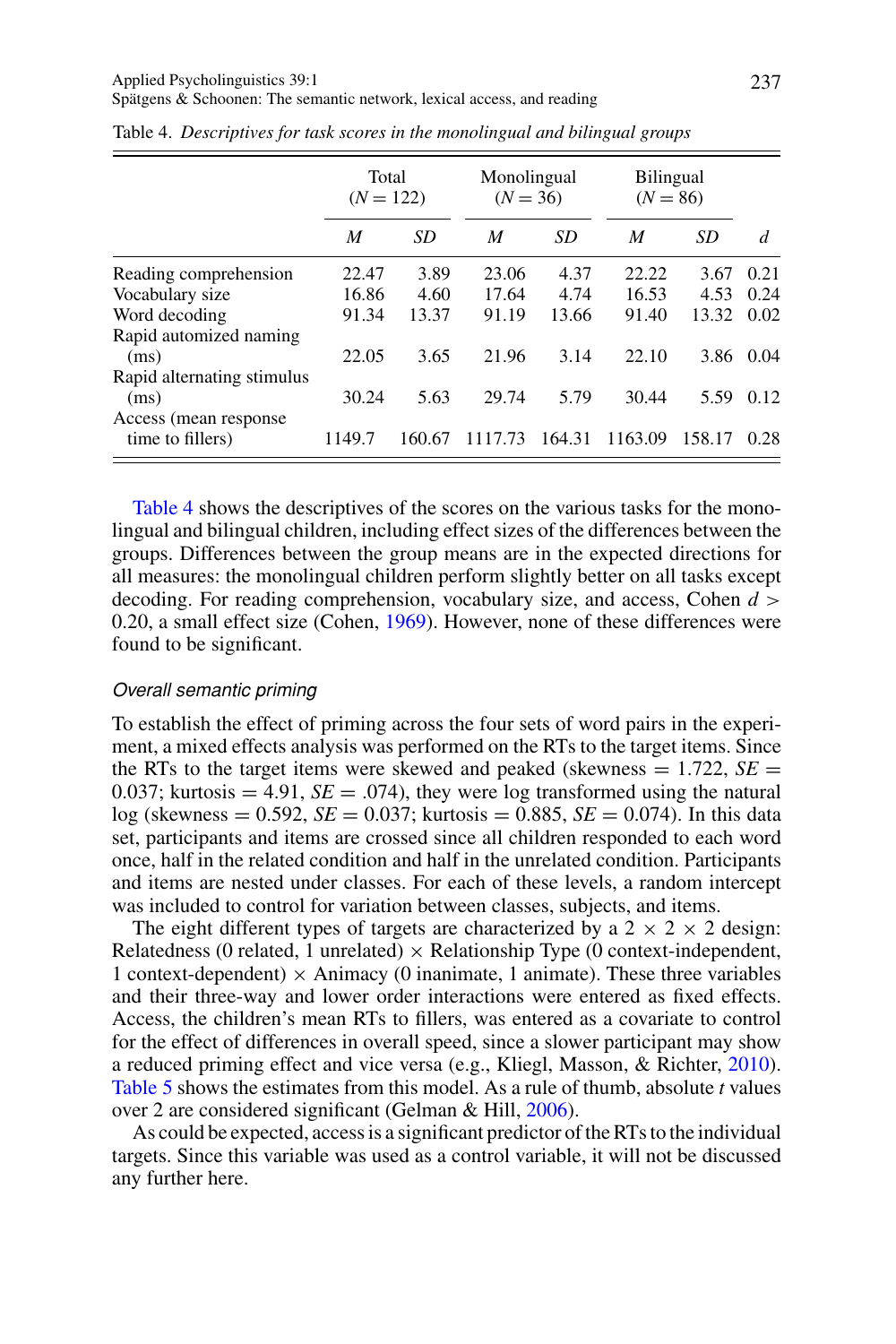| Random Effects                                          |                 |               |
|---------------------------------------------------------|-----------------|---------------|
| Variance between classes                                | 0.00076         |               |
| Variance between subjects                               | 0.00160         |               |
| Variance between items                                  | 0.00009         |               |
| Residual variance                                       | 0.05125         |               |
| <b>Fixed Effects</b>                                    | Estimate $(SE)$ |               |
| Intercept                                               | 6.958(0.016)    | 424.4         |
| Relatedness                                             | 0.059(0.014)    | 4.3           |
| Relationship type                                       | 0.036(0.022)    | 1.6           |
| Animacy                                                 | 0.097(0.023)    | 4.3           |
| Access                                                  | 0.812(0.027)    | 30.5          |
| Relatedness $\times$ Relationship Type                  | $-0.058(0.019)$ | $-3.0$        |
| Relatedness $\times$ Animacy                            | 0.001(0.020)    | 0.0           |
| Relationship Type $\times$ Animacy                      | $-0.034(0.032)$ | $-1.1$        |
| Relatedness $\times$ Relationship Type $\times$ Animacy | 0.007(0.027)    | $0.2^{\circ}$ |

<span id="page-13-0"></span>Table 5. *Fixed and random effects estimates for the overall priming model (4,415 items)*

*Note:* Absolute *t* values over 2 are considered significant.

The results indicate that there are two positive main effects among the three dichotomous predictors. First, there is a main effect of relatedness. This indicates that overall, RTs to unrelated items were higher, and thus longer, than to related items. Hence, an overall priming effect seems to be present, but the shape of this effect will become clearer when looking at the interactions.

Second, there is a positive main effect of animacy. Here, the inanimate items yield a higher, and therefore longer, RT. In other words, identifying objects took participants longer than identifying animates, even though the instruction for the experiment was focused on making the semantic decision for both types of items as similar as possible. Perhaps this difference occurs because the set of inanimate items to search through in the mental lexicon is larger, or because participants treated the semantic decision as a sort of yes/no task after all, asking themselves: "is it an animate being?" rather than "is it animate or inanimate?" Nevertheless, we will see below that this main effect of animacy does not interact with the effect of relatedness, which means that it has not affected the priming scores.

The main effect of relationship type is not significant, indicating that the category to which items belonged did not matter for the RTs. This suggests that, in accordance with the design of the experiment, children were not aware of the type of semantic relation that existed between primes and targets. Furthermore, the targets in the context-dependent and context-independent conditions were thus very similar.

Of the four interactions that were tested, only the interaction between relatedness and relationship type was significant. [Figure 1](#page-14-0) shows that the overall priming effect is due to a large priming effect for the context-independent items, while the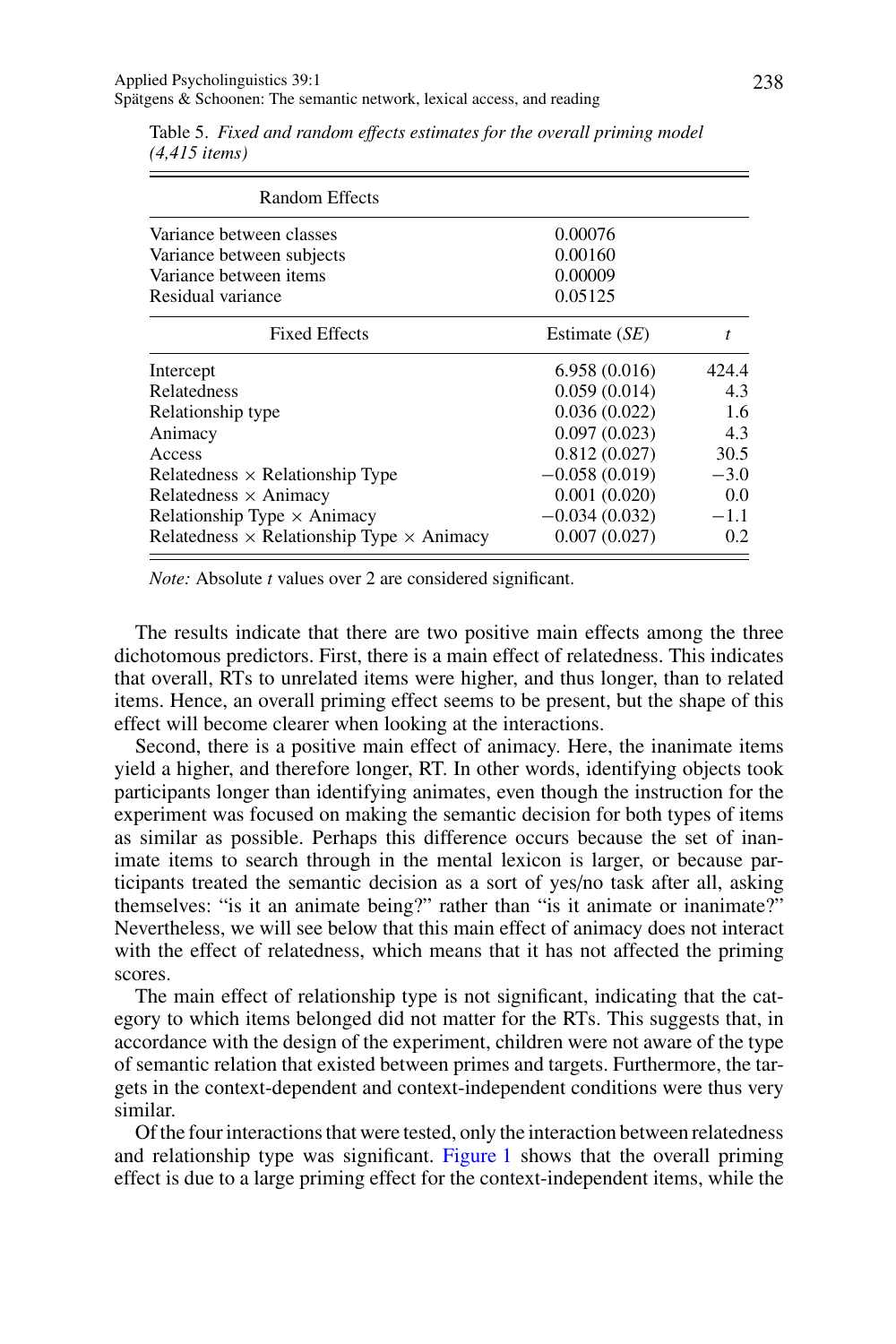<span id="page-14-0"></span>

Figure 1. Mean response times by relatedness and relationship type (error bars represent standard error).

difference between unrelated and related items in the context-dependent condition is much smaller. The parameter estimates also show that for the context items, the main effect of relatedness is essentially cancelled out: the overall effect is 0.059, and the interaction effect, for which context-dependent items are coded 1, is –0.058. Only the context-independent items thus elicited a priming effect.

The other two-way interactions between relatedness and animacy and relationship type and animacy are not significant, which again shows that the experiment worked as intended. Even though animacy did show a significant main effect, it is not the case that priming occurred more for either animate or inanimate items, or that animacy behaved differently in either of the semantic categories.

Finally, the three-way interaction is also not significant. This means that the various subcategories (animate and inanimate targets within the context-dependent and context-independent conditions) did not behave differently. Together with the interaction between relatedness and relationship type, this is evidence that the subcategories within the two semantic relations behaved similarly, and can thus be combined to establish context-dependent and context-independent priming effects. Therefore, the object coordinates and animal coordinates are taken together in the context-independent set, and the location-animate and person-inanimate items are combined to form the context-dependent set. Henceforth, we will use these two sets in separate analyses to study the two types of priming effects in more detail.

#### *Semantic priming in monolingual and bilingual participants*

Similar analyses were performed to see whether monolingual and bilingual children show different priming effects due to context-independently and contextdependently related primes. For this, the context-independent and the contextdependent items were analyzed separately[.4](#page-27-0) Again, the log transformed RT was modeled with random intercepts for classes, subjects, and items. As fixed effects, language group and relatedness and their interaction were included, and mean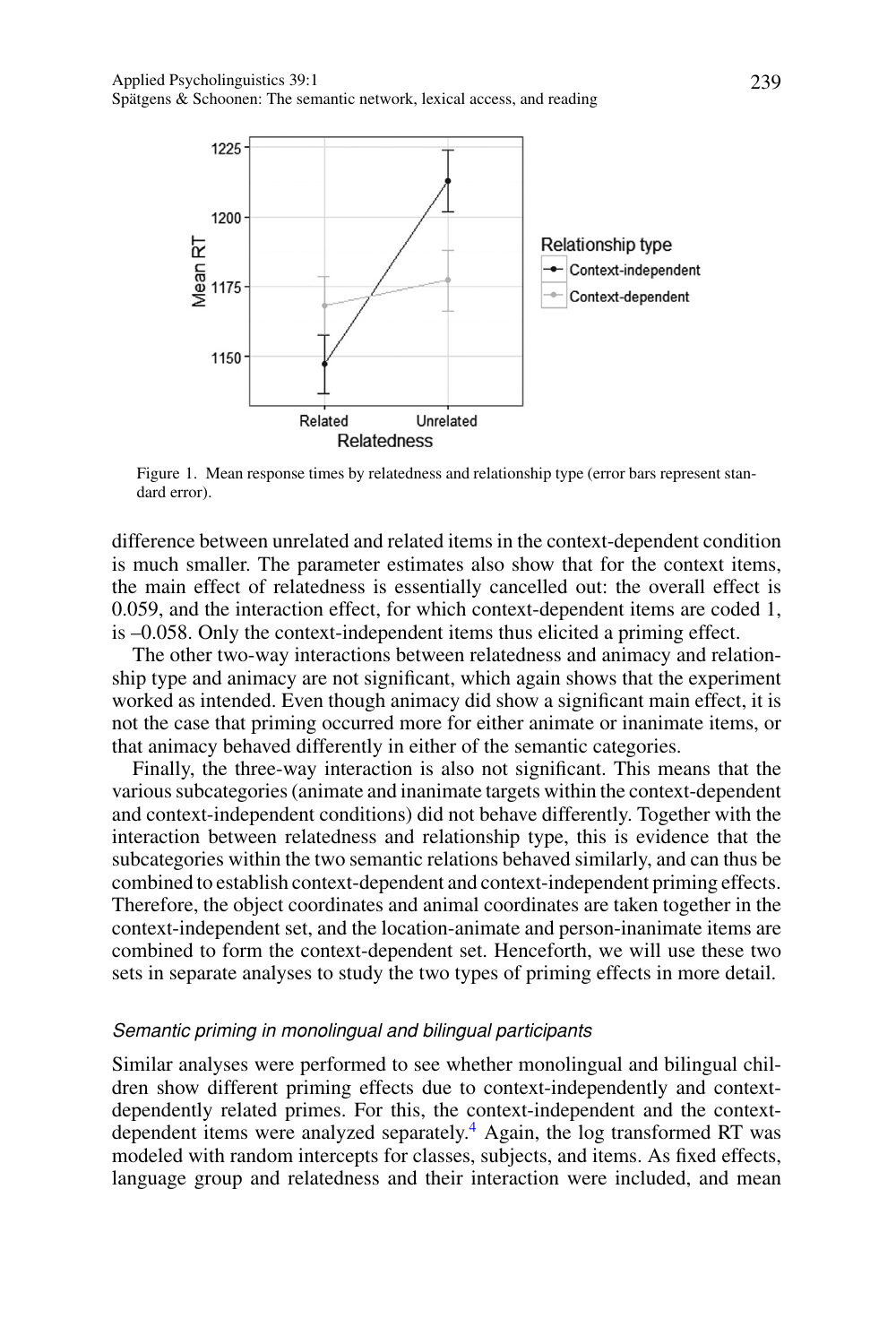| Random Effects                      | Context-Independent<br>Priming (2,136 Items) | Context-Dependent<br>Priming (2,279 Items) |                 |         |  |  |
|-------------------------------------|----------------------------------------------|--------------------------------------------|-----------------|---------|--|--|
| Variance between classes            | 0.00001                                      |                                            |                 | 0.00037 |  |  |
| Variance between subjects           | 0.00043                                      |                                            | 0.00170         |         |  |  |
| Variance between items              | 0.00361                                      |                                            | 0.00322         |         |  |  |
| Residual variance                   | 0.05160                                      |                                            | 0.05000         |         |  |  |
| <b>Fixed Effects</b>                | Estimate $(SE)$                              | t                                          | Estimate $(SE)$ | t       |  |  |
| Intercept                           | 7.001 (0.019)                                | 377.2                                      | 7.014 (0.020)   | 345.0   |  |  |
| Language group                      | 0.008(0.016)                                 | 0.5                                        | 0.017(0.017)    | 1.0     |  |  |
| Relatedness                         | 0.085(0.018)                                 | 4.7                                        | 0.000(0.017)    | 0.0     |  |  |
| Access                              | 0.834(0.033)                                 | 25.2                                       | 0.787(0.038)    | 20.6    |  |  |
| Language Group $\times$ Relatedness | $-0.036(0.022)$                              | $-1.7$                                     | 0.006(0.020)    | 0.3     |  |  |

Table 6. *Fixed and random effects estimates for the monolingual and bilingual priming*  $models (N = 122)$ 

*Note:* Absolute *t* values over 2 are considered significant.

RT was entered as a covariate. Table 6 shows the results for both models. As we can see, neither the context-independent items nor the context-dependent items show a significant interaction between condition and language group, meaning that the two language groups did not exhibit different priming effects, contrary to our expectations. For the context-dependent items, the main effect of relatedness again shows that there was no priming effect for the group as a whole, while the context-independent items did show an overall priming effect.

## *Calculating individual priming scores*

In order to establish the individual priming scores for each of the two semantic relations, another mixed-effects model was applied to both the context-independent and the context-dependent items. The random structure was the same as in the overall priming model discussed above: with random intercepts for class, subject, and item. In addition, a random slope for relatedness was included for the participants. In this way, individual priming scores can be established by extracting the estimates for the random slopes for each individual. These scores correspond to the difference between the individual's RTs on the unrelated items compared to the related items. Recall that the unrelated items were coded 1, so that a positive value for the individual slope means that there was a priming effect, since the participant exhibited longer and thus slower RTs on the unrelated items. By estimating the priming scores in this way, rather than subtracting mean RTs on the related items from mean RTs on the unrelated items, differences between children, items, and classes are taken into account. As such, more accurate individual priming scores can be obtained.

Even though there is no overall priming effect for the context-dependent items, we tried to estimate individual priming scores to capture the individual variation,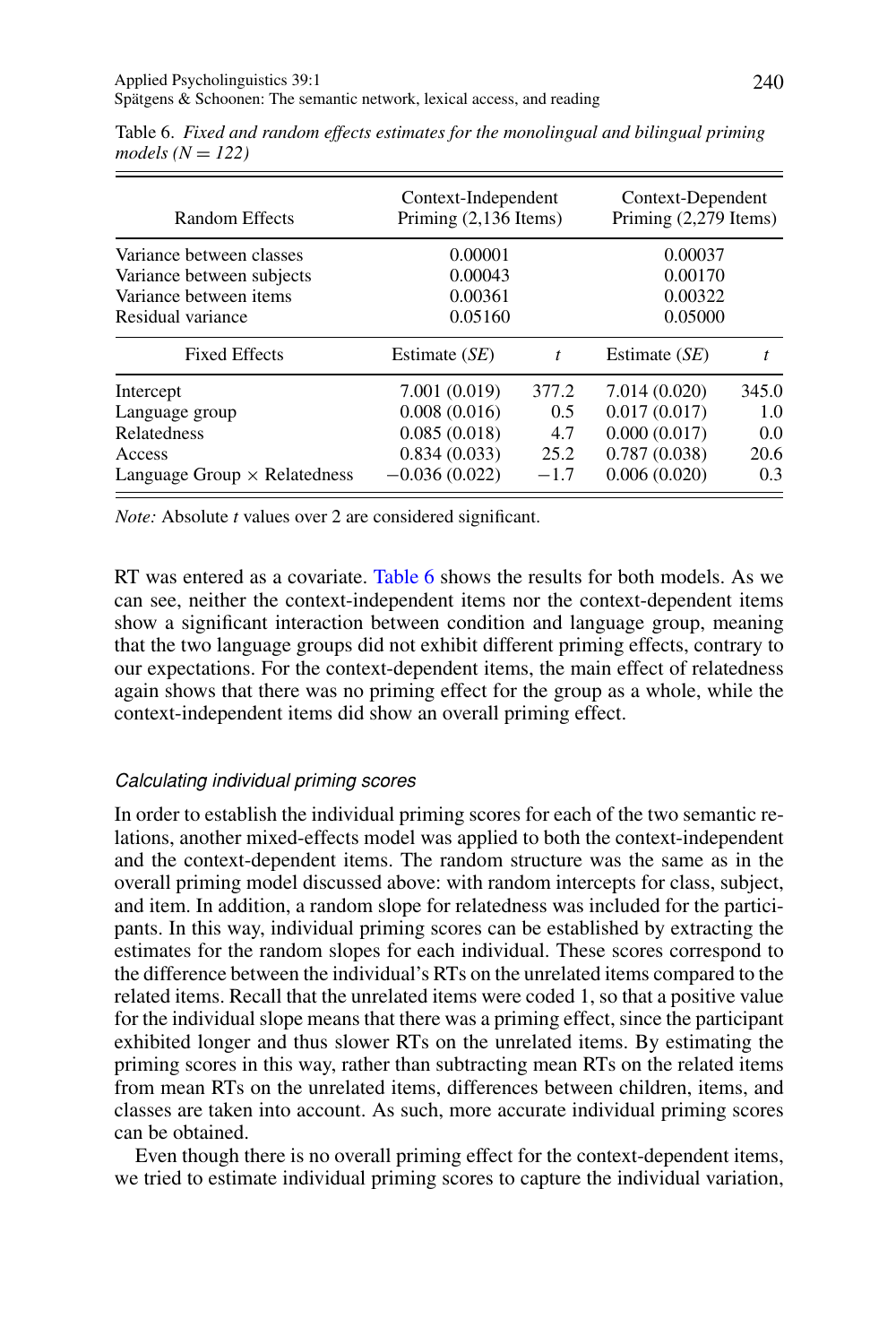| Priming Based on    | <b>First Quartile</b> | Mean $(SD)$        | Third Quartile |
|---------------------|-----------------------|--------------------|----------------|
| Log transformed RTs | $-0.00024$            | 0.01359(0.02596)   | 0.02773        |
| Untransformed RTs   | $-1.61171$            | 6.86388 (14.35792) | 15.78807       |

Table 7. *Summary of individual priming scores on the context-independent items, with and without transformation*  $(N = 122)$ 

which may still be large enough to affect the reading scores. However, the model was not able to produce estimates for both the individual intercepts (i.e., the average RT on the related items) and the individual slopes (i.e., how much the average RT to the unrelated items deviates from the average RT to the related items). This was evidenced by the model collapsing onto perfectly correlated random intercepts and slopes. This is potentially because the context-dependent items did not show a consistent priming effect to begin with. This also means that the data from contextdependent items are not suitable for inclusion in the final step, and therefore they will not be discussed any further.

A summary of the estimates for the individual priming scores on the contextindependent items are provided in Table 7. Note that the numbers are very small due to the log transformation of the RTs. Table 7 also shows a summary of the individual scores when calculated by the same model but with untransformed RTs, as an illustration of what the individual priming scores would be in that case. However, due to the skewness and peakedness of the RTs, these numbers should be interpreted with caution.

#### *Access, context-independent priming, and reading scores*

In the final step, the effects of the control tasks, context-independent priming, and language group on the reading scores were determined by means of a series of mixed effects models, shown in [Table 8.](#page-17-0) For these analyses, the vocabulary scores, word decoding, RAN and RAS measures, and access were centered. In addition, word decoding and access had to be divided by 100 and 1,000, respectively, to make sure the values of all variables were on comparable scales. Two children were removed from the data set for this final step, because they turned out to be extreme bivariate outliers when it came to the relation between reading comprehension and context-independent priming, and strongly distorted the correlation between these measures. With these children in the data set, there was a negative correlation for the monolingual group, while excluding them meant the correlation became positive.<sup>[5](#page-27-0)</sup> This brings the total number of children for these analyses down to 120, with 34 children in the monolingual group and 8[6](#page-27-0) in the bilingual group.<sup>6</sup>

Random intercepts for class were included in each step to account for the hierarchical structure of the data. In the first step, Model 1, only the control tasks (vocabulary size, word decoding, and processing speed) were entered as fixed effects. As we can see in [Table 8,](#page-17-0) only the vocabulary size measure is associated with the reading scores in this case, with children who scored 1 point above the mean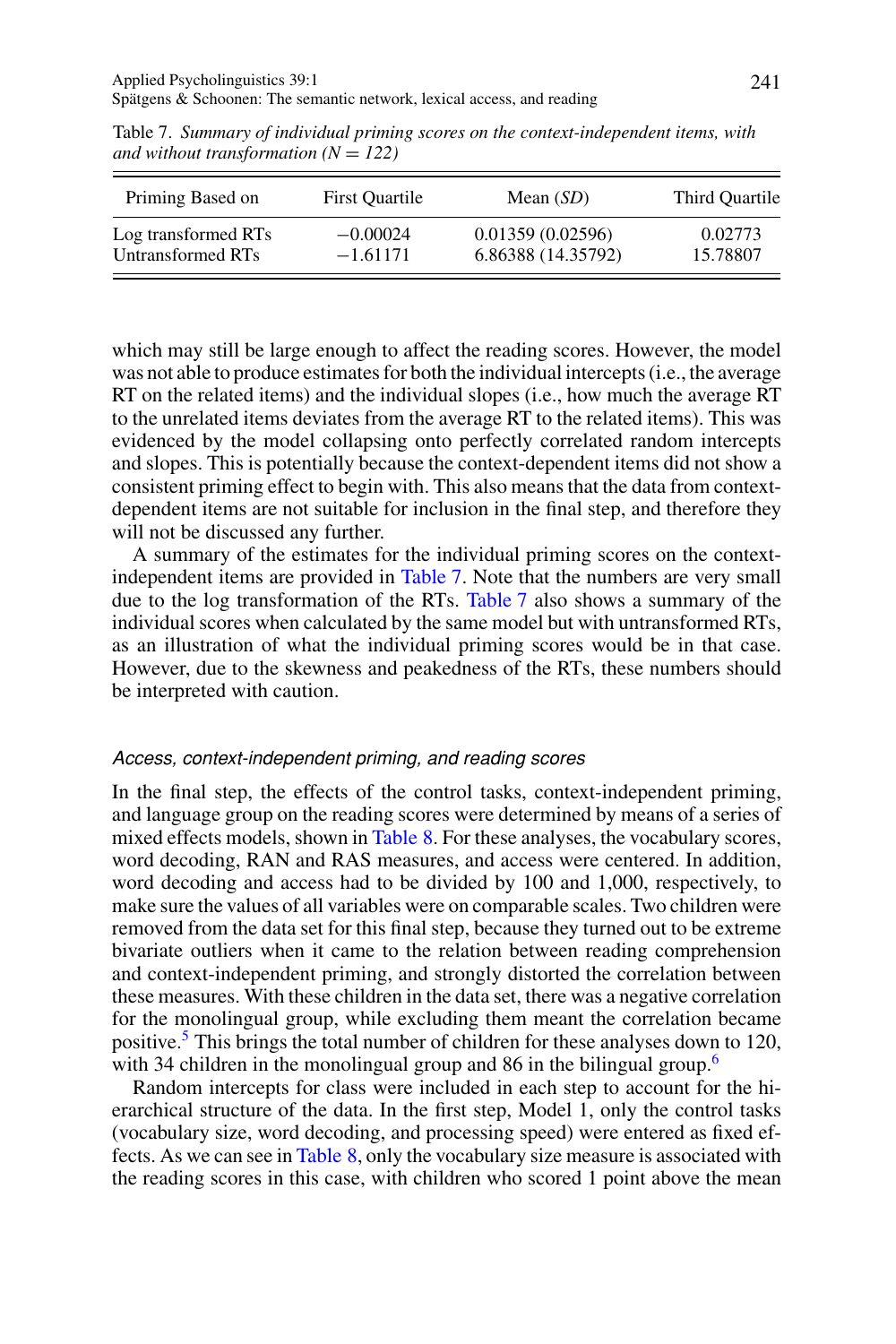| <b>Random Effects</b>                               |                   |        | 2                    |        | 3                    |        |
|-----------------------------------------------------|-------------------|--------|----------------------|--------|----------------------|--------|
| Variance between classes<br>Residual variance       | 0.5145<br>10.0317 |        | 0.5649<br>10.1424    |        | 0.4048<br>10.4018    |        |
| <b>Fixed Effects</b>                                | Estimate $(SE)$   |        | Estimate $(SE)$      | t      | Estimate $(SE)$      |        |
| Intercept                                           | 22.445 (0.389)    | 57.7   | 22.336 (0.429)       | 52.1   | 22.886 (0.823)       | 27.8   |
| Vocabulary size                                     | 0.368(0.068)      | 5.4    | 0.366(0.070)         | 5.3    | 0.364(0.073)         | 5.0    |
| Word decoding                                       | 2.828(2.766)      | 1.0    | 2.796(2.783)         | 1.0    | 2.643(2.824)         | 0.9    |
| Rapid automized naming                              | $-0.138(0.104)$   | $-1.3$ | $-0.136(0.104)$      | $-1.3$ | $-0.13(0.107)$       | $-1.2$ |
| Rapid alternating stimulus                          | $-0.023(0.071)$   | $-0.3$ | $-0.024(0.075)$      | $-0.3$ | $-0.041(0.078)$      | $-0.5$ |
| Access (mean response time to fillers)              |                   |        | 0.599(1.981)         | 0.3    | $-0.643(3.634)$      | $-0.2$ |
| Context-independent priming                         |                   |        | 8.122 (11.989)       | 0.7    | $-12.043(25.884)$    | $-0.5$ |
| Language group                                      |                   |        |                      |        | $-0.688(0.882)$      | $-0.9$ |
| Language Group $\times$ Access                      |                   |        |                      |        | 2.235 (4.309)        | 0.5    |
| Language Group $\times$ Context-Independent Priming |                   |        |                      |        | 25.982 (29.538)      | 0.9    |
| Deviance $(-2 \log$ likelihood)                     | 616.55            |        | 616.06               |        | 614.69               |        |
| Difference                                          |                   |        | $0.49$ ( <i>ns</i> ) |        | $1.86$ ( <i>ns</i> ) |        |
| Difference df                                       |                   |        |                      |        |                      |        |
| Compared to model                                   |                   |        |                      |        |                      |        |

<span id="page-17-0"></span>Table 8. Fixed and random effects estimates for the reading comprehension models ( $N = 120$ )

*Note:* Absolute *<sup>t</sup>* values over 2 are considered significant.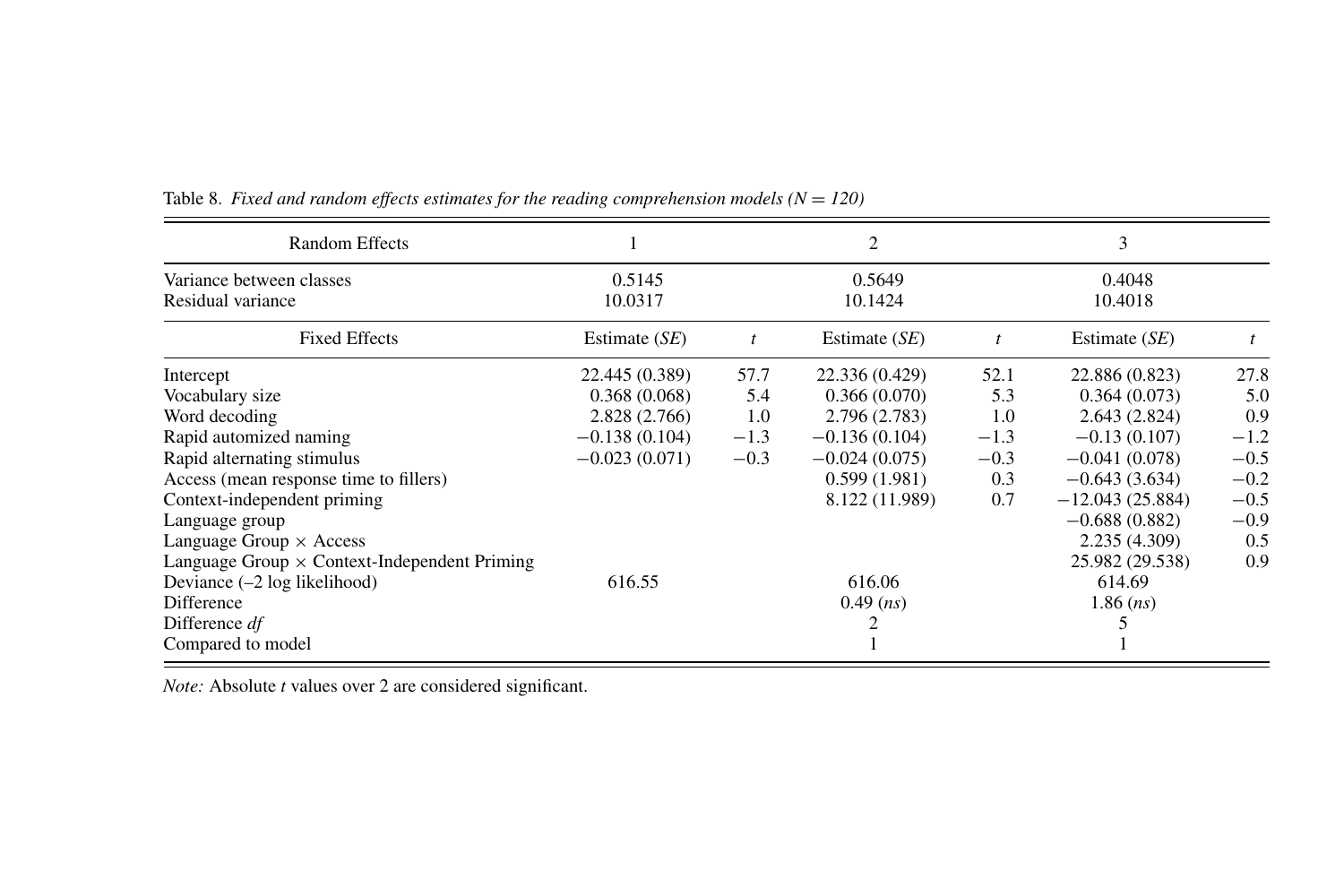on vocabulary showing an increase of 0.368 in the reading comprehension scores. None of the other control tasks are significantly associated with the reading scores. In Model 2, we added access and context-independent priming, but neither has a significant main effect on the reading scores. Further exploration of the models (not shown here) revealed that also in the absence of the control variables, neither of the critical variables was significantly associated with the reading scores. Therefore, it is not the case that there is an effect of access or priming that is filtered out by the control tasks. Finally, to compare our results to Nation and Snowling's [\(1999\)](#page-29-0), we divided the group into above average and below average readers, but found no contribution of context-independent priming to the reading scores in either group.

Even though the monolingual and bilingual children did not show differences in priming, access, or reading, the impact of priming and access on the reading scores may still differ between the two language groups. Therefore, language group and the interactions between language group and access and language group and context-independent priming were included in Model 3. Neither access nor context-independent priming show a significant interaction with language group, and thus neither group's reading scores benefited from higher access or priming scores. Both Model 2 and Model 3 failed to represent a significant reduction of the deviance score compared to Model 1, meaning that the best fit was achieved using only the control variables.

#### **DISCUSSION**

#### *Context-independent and context-dependent semantic priming*

The semantic priming experiment was designed to tap into both contextindependent and context-dependent semantic connections in the participants' mental lexicons, and we hypothesized that as a group, children would show both types of semantic priming. However, across the whole group, context-independent priming was observed, but not context-dependent priming, even though both types were similar in terms of relatedness strength. Context-independent priming, especially using category coordinates, has been studied extensively (for an overview, see Lucas, [2000\)](#page-29-0), and is known to occur with and without the presence of an additional associative relationship. It is therefore not surprising that as a group, the children showed nonassociative context-independent semantic priming.

That no overall context-dependent priming effect was found is likely to be because we controlled very strictly for association strength to make sure that we were tapping into purely semantic connections. The word association data that were utilized (Spätgens & Schoonen, [2017\)](#page-30-0) were gathered by means of a multiple association format (e.g., requiring three associations to each stimulus word, instead of the normally used single response format). In the present experiment, no targets were included that had occurred as first responses, nor any that occurred more than once as second or third responses to their primes. This is a more strict approach than has been employed by other studies, which typically use word association norms that consist of single responses only (e.g., Nation & Snowling, [1999,](#page-29-0) but also Hare et al., [2009,](#page-29-0) who tested very similar context-dependent pairs, including *location–person*/*animal*).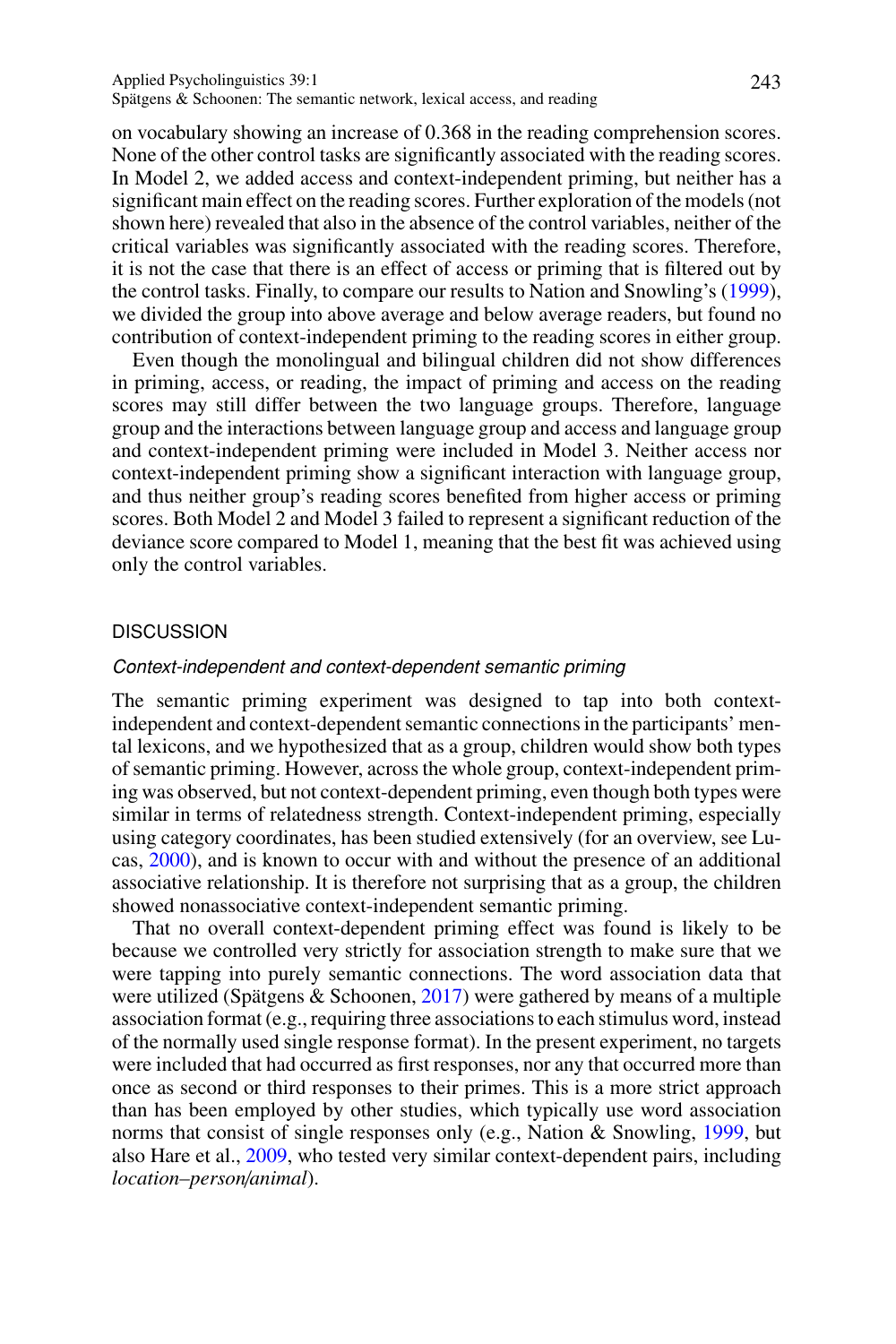#### Applied Psycholinguistics 39:1 244 Spätgens & Schoonen: The semantic network, lexical access, and reading

In the word association data we used, context-independent associations were especially prominent as first responses, while context-dependent associations became more numerous in the second and third response sets. This spread of different types of semantic relations across response positions has also been observed by De Deyne and Storms [\(2008\)](#page-28-0). Controlling for the second and third responses has likely made a considerable difference in the types of pairs selected compared to other studies. It is thus likely that the absence of context-dependent priming in our study compared to other research is due to the more stringent word association criteria. This finding suggests that context-dependent semantic relations are mainly associative in nature, certainly compared to context-independent semantic relations, which is in tune with context-dependent relations being supported by the co-occurrence of concepts in experience.

A methodological point that may be of use for future studies on semantic priming is that we were able to elicit priming for both animate and inanimate items in our animacy decision task. Cremer [\(2013\)](#page-28-0) also used a semantic classification task in which participants were required to judge whether stimulus words referred to animals, and found that a priming effect only occurred for the animal items, that is, the items to which the correct response was "yes," while "no" items did not elicit priming. By formulating the task in such a way that the answers are "animate" and "inanimate," we did find priming for both sets of stimuli, even though the inanimate items did yield a longer RT. Potentially, "no" items are discarded quickly after initial superficial processing, and are therefore not processed in as much depth.

#### *Differences between monolingual and bilingual children*

Based on previous studies on the development of different types of semantic knowledge in monolingual and bilingual minority children, we hypothesized that the bilingual children would show less priming than monolingual children overall, and that they would especially show less context-independent priming. Regarding access, reading comprehension, and the control tasks, we also expected lower scores for the bilinguals.

The differences between the groups were all in the expected direction, with monolingual children outperforming bilingual children on all measures except decoding. The effect sizes for reading comprehension, vocabulary size, and access suggest that there are small differences between the groups on these measures. However, contrary to our expectations, neither the reading scores, nor the control tasks, nor the priming and access measures showed significant differences between the two language groups. The small differences we found between the monolingual and bilingual groups are in line with the weaker links hypothesis (Gollan et al., [2005,](#page-28-0) [2008;](#page-28-0) Gollan & Silverberg, [2001;](#page-28-0) Michael & Gollan, [2005\)](#page-29-0), suggesting that the hypothesis may not only apply to vocabulary size (Gollan et al., [2005\)](#page-28-0) but also knowledge of semantic relations. However, since the differences are not statistically significant, it is difficult to draw hard conclusions from them.

In a way, this is a positive finding since it suggests that contrary to previous findings, for example, a recent national report on language ability at the end of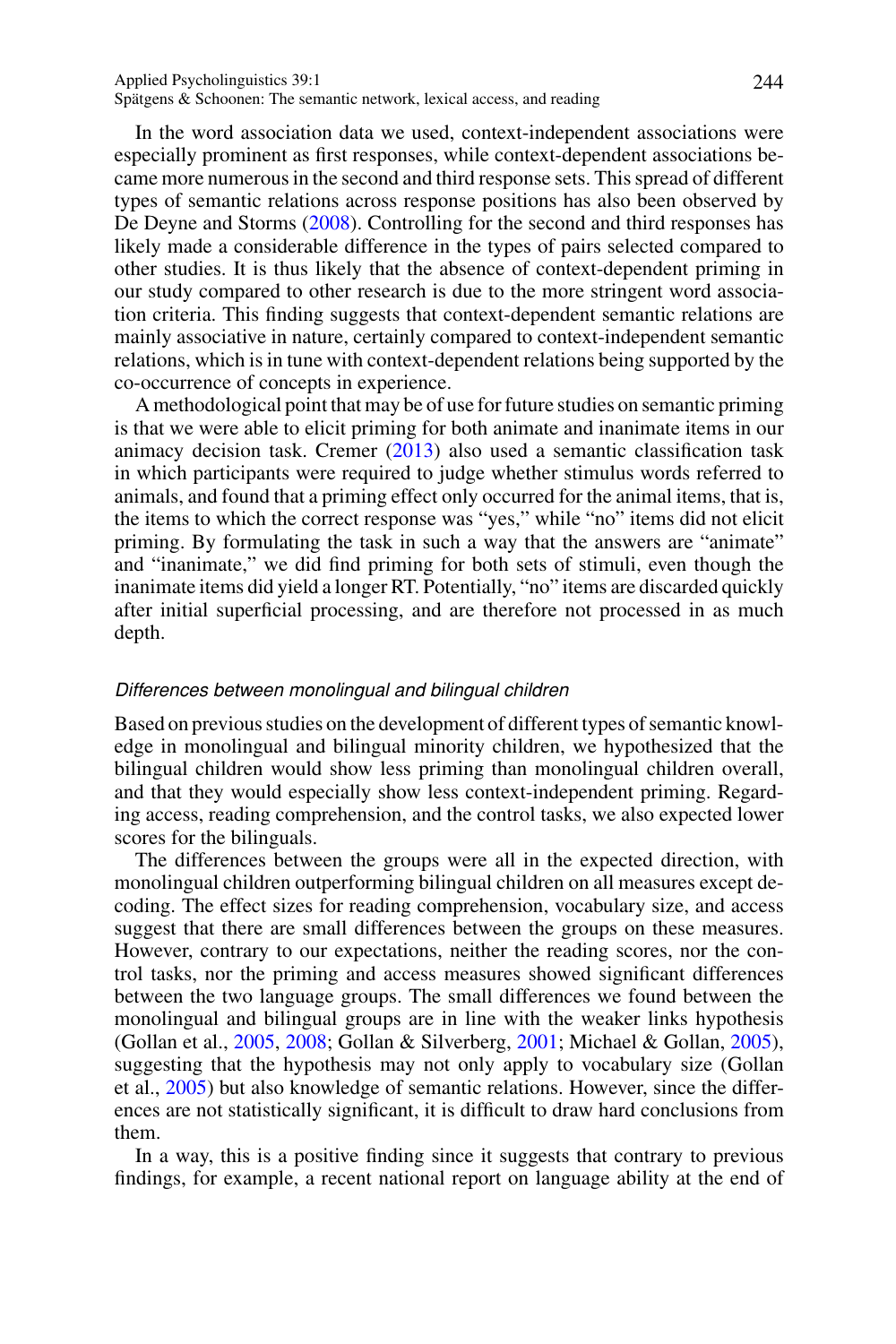primary school (CBS, [2014\)](#page-28-0), the bilingual children in this sample were not disadvantaged in the standardized measures of reading comprehension and vocabulary size. This may be because all bilingual children in this study had gone to Dutch schools from age 4 onward, and the vast majority was born in The Netherlands. In addition, that all schools were in average to low SES neighborhoods may have played a role, meaning that in this specific population, bilingual children actually perform similarly to their monolingual peers.

Although Droop and Verhoeven [\(2003\)](#page-28-0) found that low SES bilinguals showed worse performance on reading comprehension and vocabulary than low SES monolinguals, a recent Dutch national education report (Kuhlemeier et al., [2014\)](#page-29-0) shows that when SES is taken into account, differences between monolinguals and bilinguals disappear, in line with our findings. Furthermore, most of the bilinguals used Dutch in addition to their L1 at home, while only a small minority used the L1 exclusively at home. Large-scale national studies examining reading comprehension and vocabulary of Dutch primary school children have found that only bilingual children who do not use Dutch at home are lagging behind their monolingual peers in terms of reading comprehension when SES is controlled for (e.g., Heesters et al., [2007\)](#page-29-0). This may explain the difference with the national report from Centraal Bureau voor de Statistiek, which did not differentiate according to language use at home and did not control for SES.

Given this lack of significant differences in the standardized language measures, it is not highly surprising that the bilingual children performed similarly to the monolingual children on the priming tasks and the access measure. Apparently, in this sample, the bilingual children's Dutch competence is fairly close to that of the monolingual children, and their knowledge of semantic relations is no different. Our findings do not allow us to discern distinct bilingual patterns of context-independent and context-dependent priming, and also in terms of access to semantic knowledge, the bilingual children in this study perform similarly to their monolingual peers.

# *Reading comprehension and the influence of access and priming*

The analyses of the reading comprehension scores were done in three steps: looking at the control variables, then adding access and context-independent priming, and finally examining the interaction between language group and access and language group and priming. In line with previous studies, there was a significant effect of vocabulary size on the reading comprehension scores in each of the three phases. Decoding did not have a significant influence on the reading scores, which is normal for both monolingual and bilingual children of this age in Dutch (Verhoeven & van Leeuwe, [2008,](#page-30-0) [2012\)](#page-30-0). The cognitive processing tasks (RAN and RAS) were mainly included as some studies have found that they affect reading comprehension in addition to word recognition, especially for children reading in their L2 (see, for a large meta-analysis, Swanson, Trainin, Necoechea, & Hammill, [2003;](#page-30-0) and for L2 and bilingual readers, Erdos, Genesee, Savage, & Haigh, [2011;](#page-28-0) Olkkonen, [2013\)](#page-29-0), and because they likely tap into overlapping abilities together with the access and priming measures. However, in this study, cognitive processing speed did not affect the reading comprehension scores on its own, which is in accordance with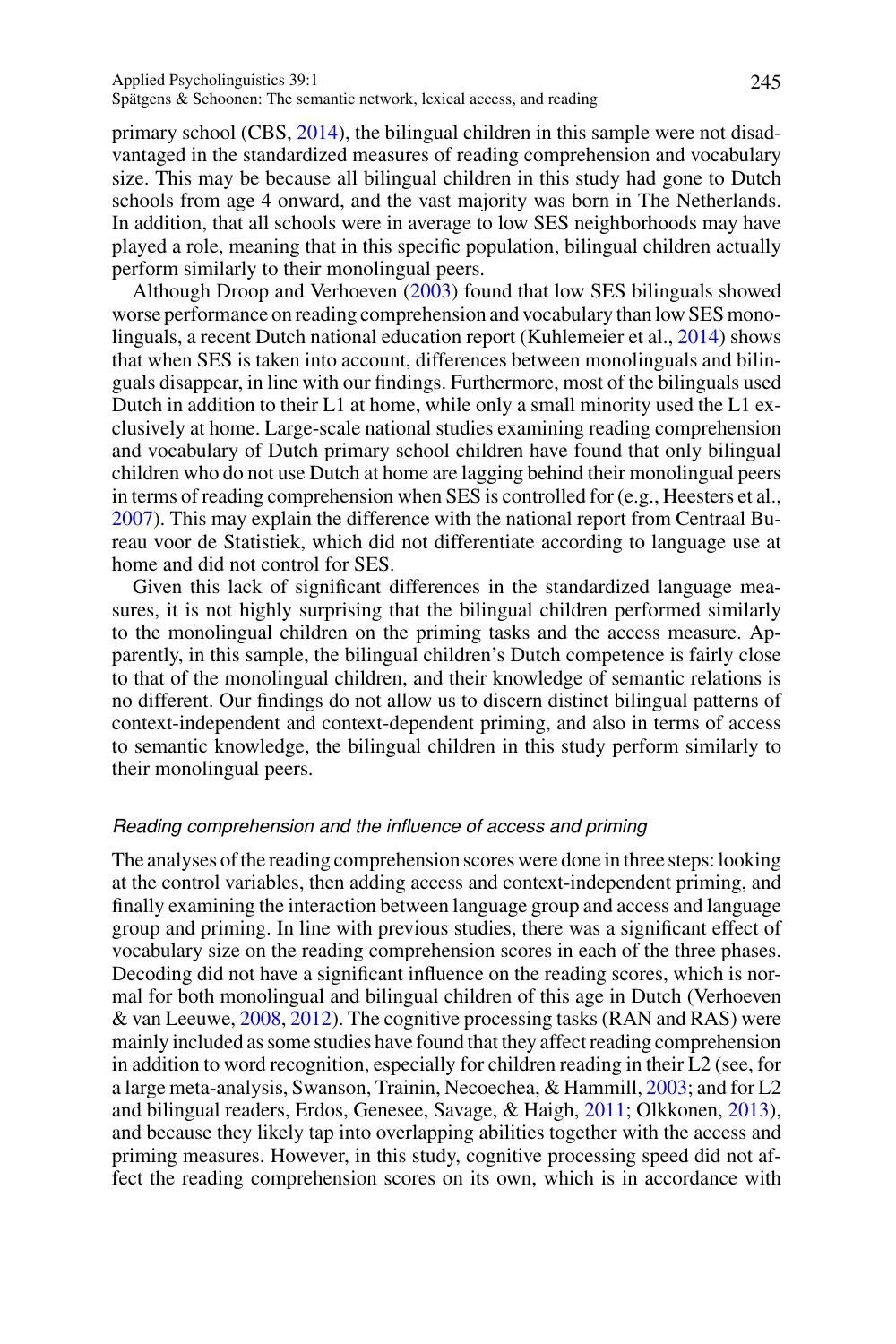other studies that have shown that automatized naming mainly affects word recognition but not reading comprehension (e.g., Di Filippo et al., [2005;](#page-28-0) Scarborough, [1998\)](#page-30-0).

In the second step, adding access and context-independent priming did not improve the model for reading comprehension. Even when leaving out the control measures, access and context-independent priming could not contribute to the reading comprehension scores, meaning that it was not the case that the control variables filtered out some component of the variance that access or priming could have potentially explained. Finally, when we added interactions to examine possible differences in the contribution of access and priming for the two language groups, these could not explain any additional variance. Neither the monolingual nor the bilingual children showed an association between access and reading comprehension or priming and reading comprehension.

Given the similarity of our experiment to Nation and Snowling's [\(1999\)](#page-29-0) and our additional focus on semantic processing, we would have expected a positive association between context-independent priming and reading comprehension, but even when looking at above average and below average comprehenders separately, we did not find such an effect. A potentially important difference is that in our experiment, an ISI of 1000 ms was used after piloting showed that children in our target population experienced this as an already very fast pace for the task. With an ISI of 500 ms, Nation and Snowling's experiment may have been more sensitive to very early priming effects. Since our participants did not show context-dependent priming, we cannot compare our results to Bonnotte and Casalis [\(2010\)](#page-28-0), who found a difference between poor and proficient readers in functional priming.

Our priming results do corroborate Cremer's [\(2013\)](#page-28-0), who used a stimulus onset asynchrony of 2000 ms and included fewer critical word pairs, suggesting that also with our more strict experimental parameters, individual differences in context-independent priming do not contribute to reading comprehension. It has been demonstrated that semantic priming is inherently noisy, especially under circumstances where strategic processing of the stimuli is unlikely to occur (Stolz, Besner, & Carr, [2005;](#page-30-0) Yap, Hutchison, & Tan, [2016\)](#page-31-0). Stolz et al. and Yap et al. argue that even though group-level semantic priming effects are very consistent, an individual's priming score may not reflect a stable characteristic of their semantic processing system. Both studies found individual priming scores to vary widely across test sessions and items, especially in experimental settings that encouraged automatic processing rather than strategic processing, which complicates relating individual priming scores to individual differences in other domains. Even though we used mixed-effects modeling techniques to counter this issue by taking variation between items and participants into account when calculating priming scores (cf. Kliegl et al., [2010\)](#page-29-0), our results suggest that priming scores reflecting automatic processing may be too noisy for use in individual differences studies. That our data were collected in a field setting and not in a lab may additionally contribute to this. However, this latter argument cannot be a full explanation, because Nation and Snowling's experiment [\(1999\)](#page-29-0) was administered in the same way.

Contrary to Cremer [\(2013\)](#page-28-0), who found that semantic access in a classification task could explain a small but significant amount of variance in reading scores, namely, 2%, we did not find a significant association between access and reading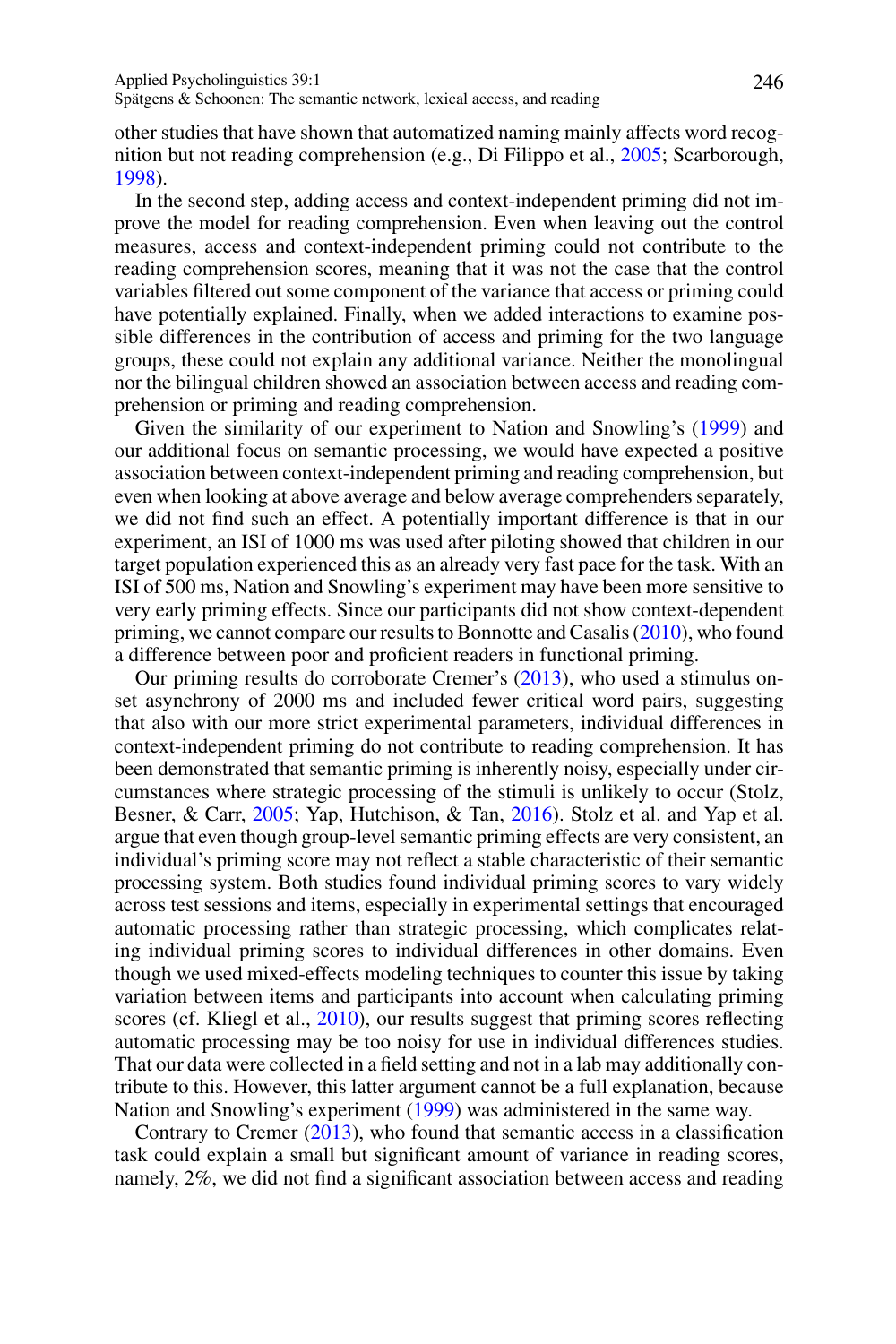comprehension. In many respects, the participants and experiment were similar in her and our study, and it may simply be the case that because this effect is so small, it is more likely that it is not always detected. However, a potentially important difference is the modality in which the stimuli were presented: visual in Cremer's; aural in the present study. Cremer showed that access as measured by lexical decision did not explain any variance in the reading scores, whereas access measured by semantic classification did, which suggests that there is certainly some semantic component involved in the relation between access and reading. However, given that the stimuli were presented visually, some degree of decoding speed may be incorporated in the access measure, which may be responsible for the explained variance in the reading scores. In our auditory task, this cannot be the case, which would suggest that *semantic* access per se may not contribute to reading comprehension.

Possibly, more sensitive measures need to be used in order to find the relation between the semantic network and reading comprehension on an individual level. We suggest the use of online measures of reading such as self-paced reading or eye tracking in which use of semantic relations during reading could be tracked. Incorporating semantic relations that represent cohesive ties in the text and studying how these relations are handled during reading could provide us with more information on the use of different types of semantic knowledge in reading comprehension.

It is important to note that the research presented here is correlational in nature, combining separate measures of reading, vocabulary knowledge, and access. This means that the causal direction of any relation between reading comprehension and the various predictor variables cannot be determined with certainty. The relation may be bidirectional to some degree. However, as we have argued, there are many reasons to believe that a well-developed semantic network and semantic access contribute to reading comprehension. Online measures such as self-paced reading or eye tracking could be a fruitful direction for future research in this respect as well.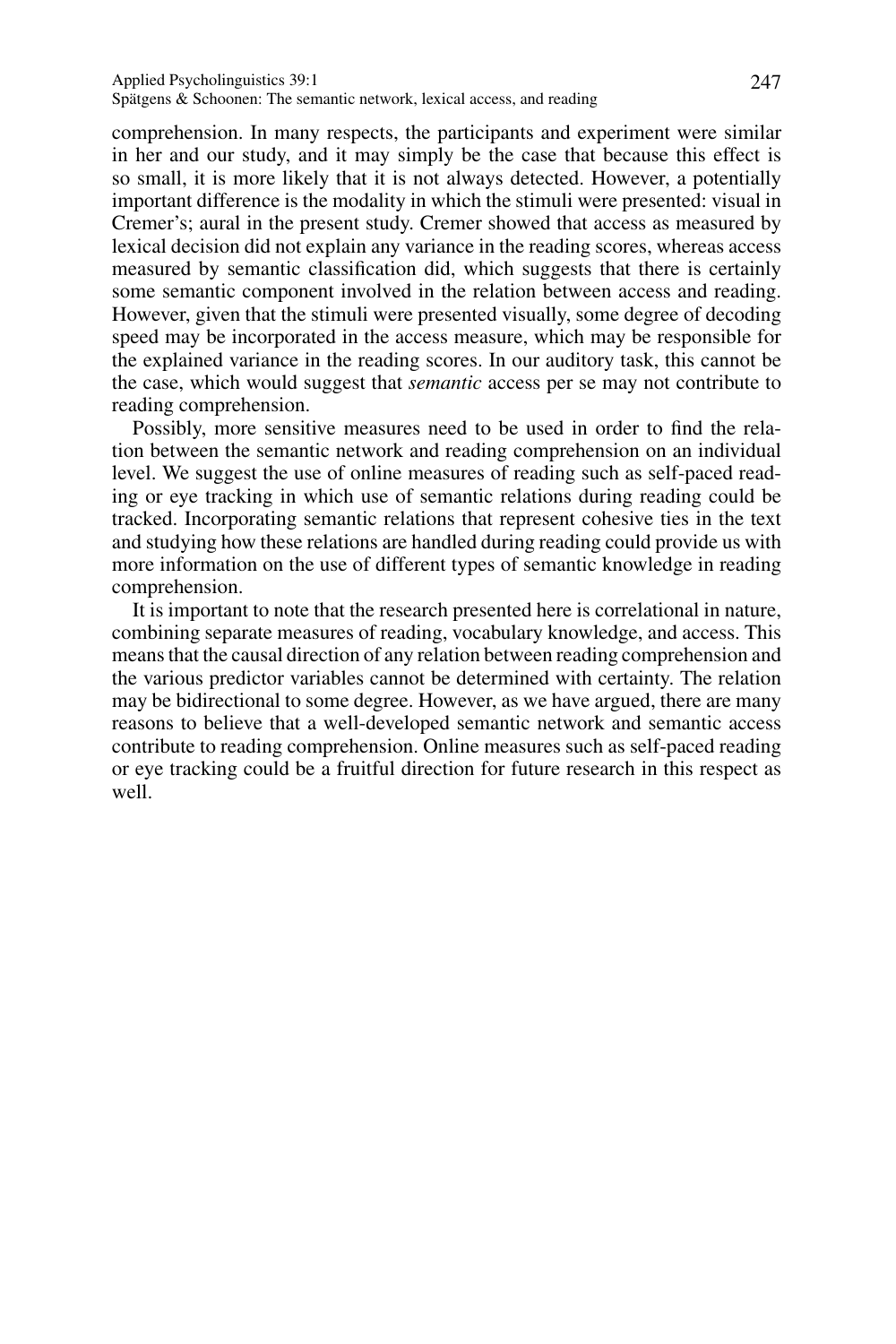#### <span id="page-23-0"></span>APPENDIX A

|                                                                                             |                                                                                                  |                                                                                                               |                                                                                                                 | Context-Independent Pairs                                                                    |                                                                                                  |                                                                                                                   |                                                                                                          |  |  |
|---------------------------------------------------------------------------------------------|--------------------------------------------------------------------------------------------------|---------------------------------------------------------------------------------------------------------------|-----------------------------------------------------------------------------------------------------------------|----------------------------------------------------------------------------------------------|--------------------------------------------------------------------------------------------------|-------------------------------------------------------------------------------------------------------------------|----------------------------------------------------------------------------------------------------------|--|--|
| Animal-Animal                                                                               |                                                                                                  |                                                                                                               |                                                                                                                 |                                                                                              | Object-Object                                                                                    |                                                                                                                   |                                                                                                          |  |  |
| kat<br>egel<br>vlinder<br>zebra<br>eend<br>hamster<br>zwaan<br>krekel<br>uil<br>hond        | tijger<br>mol<br>wesp<br>ezel<br>gans<br>cavia<br>meeuw<br>spin<br>duif<br>wolf                  | cat<br>hedgehog<br>butterfly<br>zebra<br>duck<br>hamster<br>swan<br>cricket<br>owl<br>dog                     | tiger<br>mole<br>wasp<br>donkey<br>goose<br>guinea pig<br>sea gull<br>spider<br>dove<br>wolf                    | chocola<br>trui<br>gitaar<br>auto<br>rok<br>trompet<br>potlood<br>fiets<br>regen<br>kaas     | drop<br>broek<br>piano<br>vliegtuig<br>bloes<br>fluit<br>viltstift<br>brommer<br>sneeuw<br>worst | chocolate<br>sweater<br>guitar<br>car<br>skirt<br>trumpet<br>pencil<br>bike<br>rain<br>cheese                     | liquorice<br>pants<br>piano<br>air plane<br>blouse<br>flute<br>felt-pen<br>moped<br>snow<br>sausage      |  |  |
|                                                                                             |                                                                                                  |                                                                                                               |                                                                                                                 | <b>Context-Dependent Pairs</b>                                                               |                                                                                                  |                                                                                                                   |                                                                                                          |  |  |
|                                                                                             |                                                                                                  | Location-Animate                                                                                              |                                                                                                                 |                                                                                              |                                                                                                  | Person-Inanimate                                                                                                  |                                                                                                          |  |  |
| bos<br>zee<br>bakkerij<br>woestijn<br>camping<br>stal<br>station<br>oceaan<br>tuin<br>markt | eekhoorn<br>walvis<br>klant<br>slang<br>toerist<br>boerin<br>conducteur<br>dolfijn<br>mus<br>vis | forest<br>sea<br>bakery<br>desert<br>camp site<br>stable<br><i>train station</i><br>ocean<br>garden<br>market | squirrel<br>whale<br>customer<br>snake<br>tourist<br>farmer (female)<br>conductor<br>dolphin<br>sparrow<br>fish | visser<br>kapper<br>juf<br>baby<br>chauffeur<br>dokter<br>prinses<br>dief<br>kapitein<br>kok | rivier<br>borstel<br>lokaal<br>melk<br>stuur<br>pleister<br>koets<br>tas<br>haven<br>oven        | fisherman<br>hair dresser<br>teacher (female)<br>baby<br>driver<br>doctor<br>princess<br>thief<br>captain<br>chef | river<br>brush<br>class room<br>milk<br>steering wheel<br>band-aid<br>carriage<br>bag<br>harbour<br>oven |  |  |

#### Table A.1. *Critical stimuli in the semantic priming experiment*

248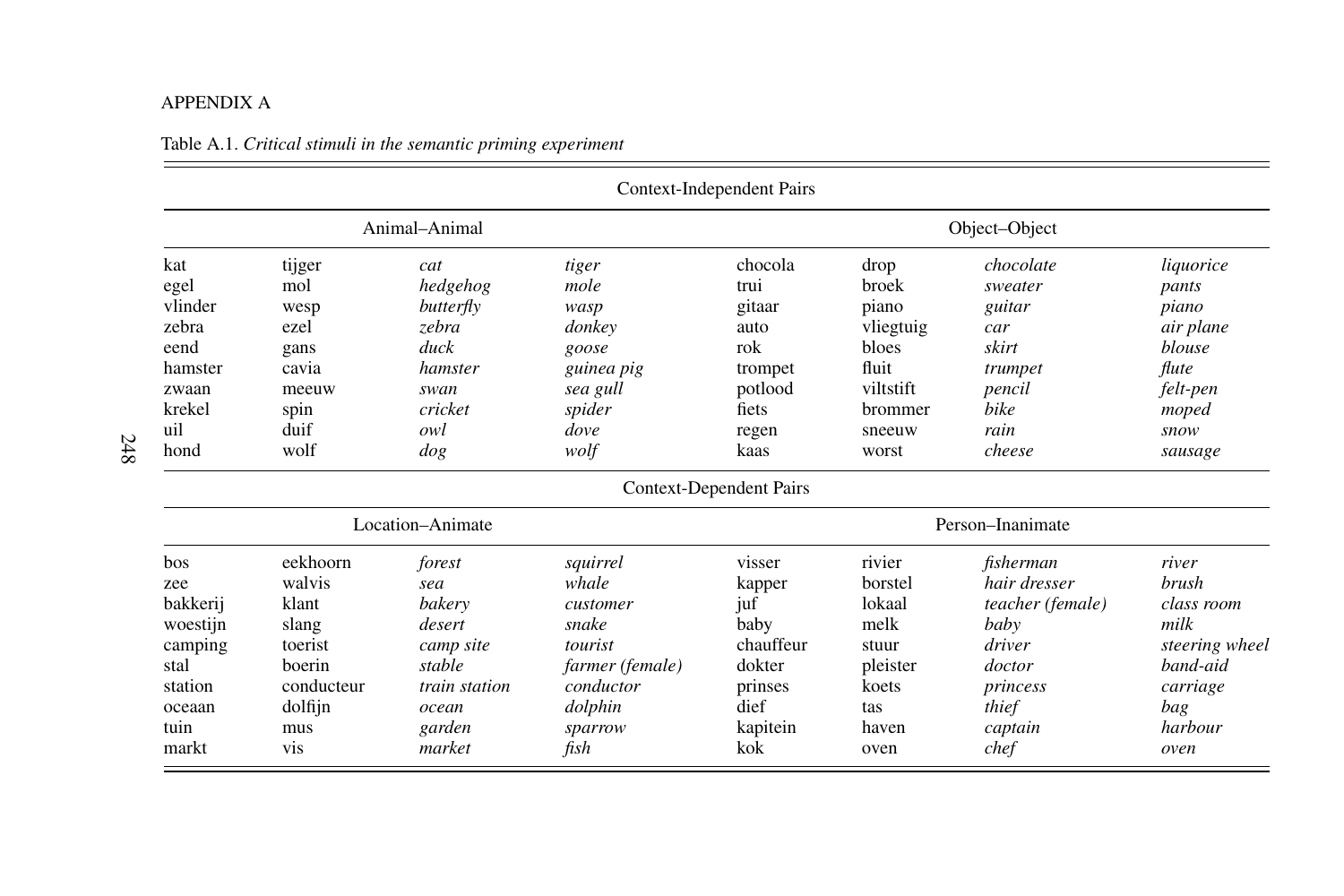# <span id="page-24-0"></span>APPENDIX B

|                    |        | All Items $(n = 10)$ |                  | Half 1 $(n=5)$            |                | Half 2 $(n=5)$ | Comparison $1 \& 2$ |      |
|--------------------|--------|----------------------|------------------|---------------------------|----------------|----------------|---------------------|------|
|                    | M      | <b>SD</b>            | $\boldsymbol{M}$ | <b>SD</b>                 | $\overline{M}$ | SD             | $t (df = 8)$        | p    |
|                    |        |                      |                  | <b>Animal Coordinates</b> |                |                |                     |      |
| Prime frequency    | 247.70 | 325.17               | 243.20           | 241.50                    | 252.20         | 423.70         | 0.04                | 0.97 |
| Target frequency   | 128.10 | 89.78                | 130.00           | 82.10                     | 126.20         | 106.71         | 0.06                | 0.95 |
| Prime duration     | 505.80 | 99.48                | 494.40           | 95.81                     | 517.20         | 112.97         | $-0.34$             | 0.74 |
| Target duration    | 580.80 | 95.93                | 581.20           | 131.09                    | 580.40         | 59.36          | 0.12                | 0.99 |
| Relatedness        | 3.93   | 0.38                 | 3.97             | 0.32                      | 3.88           | 0.46           | 0.35                | 0.73 |
|                    |        |                      |                  | <b>Object Coordinates</b> |                |                |                     |      |
| Prime frequency    | 247.90 | 296.82               | 256.00           | 368.02                    | 239.80         | 250.24         | 0.08                | 0.94 |
| Target frequency   | 126.90 | 98.73                | 135.80           | 94.44                     | 118.00         | 113.20         | 0.27                | 0.79 |
| Prime duration     | 582.10 | 96.50                | 545.00           | 119.33                    | 619.20         | 57.19          | $-1.25$             | 0.25 |
| Target duration    | 629.00 | 115.28               | 610.60           | 122.90                    | 647.40         | 118.11         | $-0.48$             | 0.64 |
| <b>Relatedness</b> | 4.31   | 0.15                 | 4.24             | 0.18                      | 4.37           | 0.10           | 1.37                | 0.21 |

Table B.1. Mean pair relatedness, frequencies and durations for primes and targets by subsets and halved subsets

249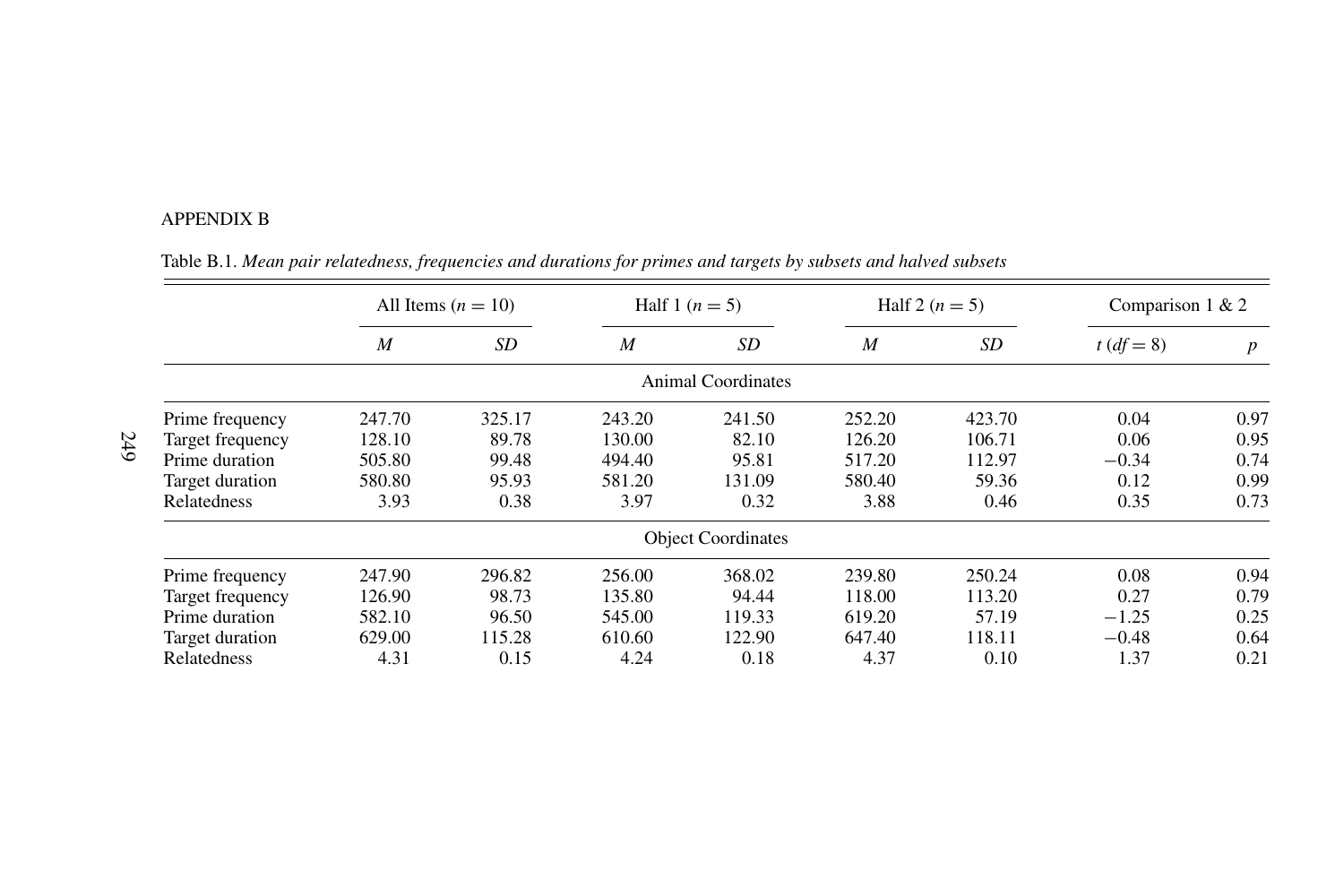|                  |                  | All Items $(n = 10)$ |                  | Half 1 $(n=5)$   |                  | Half 2 $(n=5)$ | Comparison $1 \& 2$ |                  |
|------------------|------------------|----------------------|------------------|------------------|------------------|----------------|---------------------|------------------|
|                  | $\boldsymbol{M}$ | <i>SD</i>            | $\boldsymbol{M}$ | SD               | $\boldsymbol{M}$ | SD             | $t (df = 8)$        | $\boldsymbol{p}$ |
|                  |                  |                      |                  | Location–Animate |                  |                |                     |                  |
| Prime frequency  | 235.20           | 263.84               | 267.60           | 317.90           | 202.80           | 230.10         | 0.37                | 0.72             |
| Target frequency | 127.40           | 136.50               | 118.20           | 74.57            | 136.60           | 190.14         | $-0.20$             | 0.85             |
| Prime duration   | 617.40           | 108.57               | 625.20           | 95.24            | 609.60           | 131.52         | 0.22                | 0.84             |
| Target duration  | 641.70           | 106.57               | 629.80           | 108.29           | 653.60           | 116.07         | $-0.34$             | 0.75             |
| Relatedness      | 4.07             | 0.36                 | 4.05             | 0.44             | 4.09             | 0.30           | 0.18                | 0.86             |
|                  |                  |                      |                  | Person-Inanimate |                  |                |                     |                  |
| Prime frequency  | 274.70           | 325.74               | 305.00           | 431.51           | 244.40           | 224.15         | 0.28                | 0.79             |
| Target frequency | 121.00           | 116.15               | 132.60           | 124.83           | 109.40           | 120.16         | 0.30                | 0.77             |
| Prime duration   | 600.80           | 136.29               | 553.20           | 82.43            | 648.40           | 171.27         | $-1.12$             | 0.30             |
| Target duration  | 611.90           | 67.82                | 615.60           | 51.97            | 608.20           | 87.26          | 0.16                | 0.88             |
| Relatedness      | 4.15             | 0.29                 | 4.28             | 0.20             | 4.01             | 0.32           | 1.58                | 0.15             |

*Note:* Frequency data are from Schrooten and Vermeer [\(1994\)](#page-30-0). Durations of spoken words are measured in milliseconds. Relatedness represents mean ratings of semantic relatedness of the pairs on <sup>a</sup> 5-point Likert scale by 33 adult native speakers.

Table B.1 (*cont.*)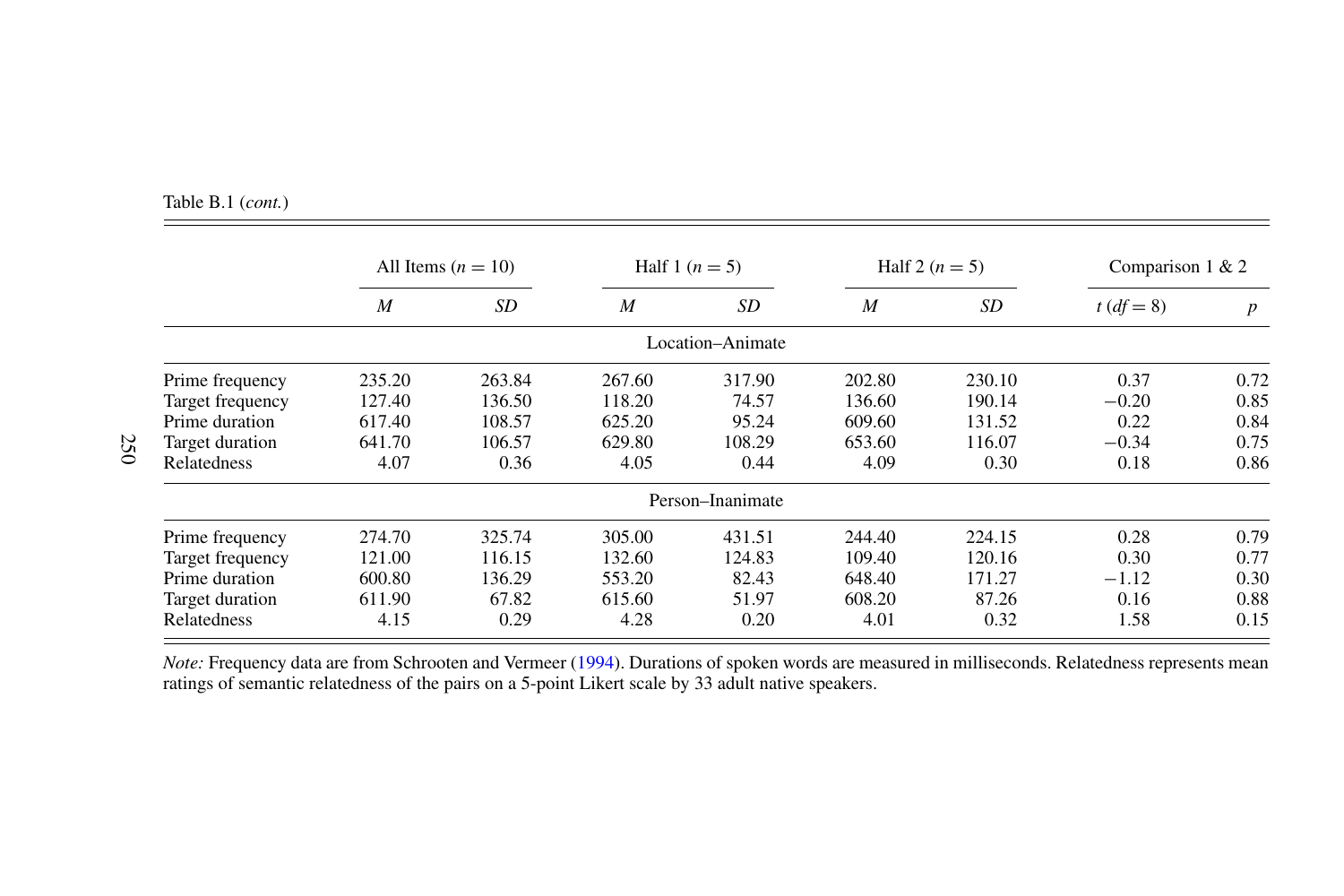<span id="page-26-0"></span>

Figure C.1. Scatter plot with trend line and 95% confidence interval (gray area) of context-independent priming and reading scores by language group, including bivariate outliers ( $N = 122$ ).



Figure C.2. Scatter plot with trend line and 95% confidence interval (gray area) of context-independent priming and reading scores by language group, excluding bivariate outliers ( $N = 120$ ).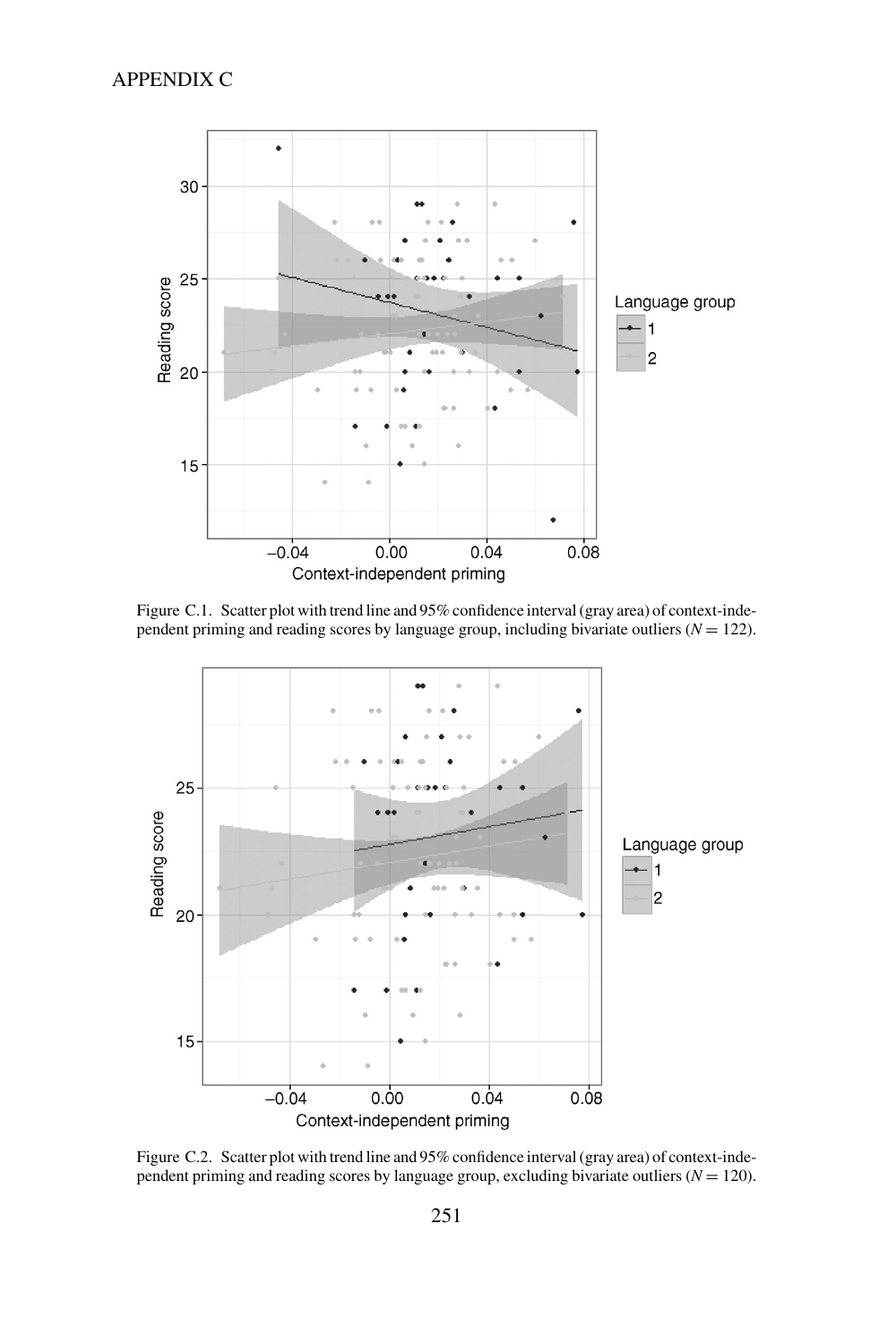## <span id="page-27-0"></span>Applied Psycholinguistics 39:1 252 Spätgens & Schoonen: The semantic network, lexical access, and reading

# ACKNOWLEDGMENTS

This paper benefited from the help of many who we thank here. This research would not have been possible without the contribution of time and effort by the children, teachers, and directors from the participating schools. Furthermore, Dorothee Bliem and Mandy Luiten collected and processed the bulk of the data as part of their internships. Valuable advice on statistics was provided by Huub van den Bergh and Paul Boersma, and the research benefited from many discussions with Jan Hulstijn. Finally, the comments provided by the editor and three anonymous reviewers helped to improve and clarify the paper.

# **NOTES**

- 1. The bilingual minority children in in our study can be characterized as successive bilinguals, learning a minority language as their L1 and Dutch as their L2. We will refer to them as bilinguals throughout this paper.
- 2. Nobre and Salles [\(2016\)](#page-29-0) also looked at the relation between individual differences in semantic priming and reading comprehension. However, the semantic relations included were not specified and the setup of the experiment was conducive to strategic processing, making it difficult to draw conclusions on the effect of subconscious processing of different types of semantic relations on reading comprehension.
- 3. Gollan et al. [\(2005\)](#page-28-0) found similar semantic classification times for pictures in bilingual adults in their dominant language and monolinguals, suggesting that semantic access to concepts based on words or pictures may carry different bilingualism effects. For our purposes, however, access to semantic knowledge triggered by lexical items is the most important, since this is the same type of semantic access required during reading.
- 4. We performed both these separate analyses and an analysis with the full target set and a three-way interaction between language group, relatedness, and relationship type. Since the results were the same, we report the separate models for context-independent and context-dependent items for ease of interpretation.
- 5. These two participants had respective ZxZy products of –5.580 and –5.584. The difference in the trend line with and without these children in the sample is illustrated in two scatterplots in [Figures C.1](#page-26-0) and [C.2](#page-26-0) in Appendix C.
- 6. We checked whether the absence of differences between the two groups was upheld after exclusion of these two participants, which was the case. No group differences were found in terms of reading score, control tasks, or access, and the mixed effects analyses performed for priming also yielded the same results, with no differences between the monolingual and bilingual children for either context-independent or context-dependent priming.

# REFERENCES

- Aarnoutse, C., & Kapinga, T. (2006). *Begrijpend lezen 678* [Reading comprehension grades 456]. Ridderkerk, The Netherlands: 678 Onderwijsadvisering.
- Aitchison, J. (2003). *Words in the mind: An introduction to the mental lexicon* (3rd ed.). Malden, MA: Blackwell.
- Alderson, J. C. (2005). *Assessing reading*. Cambridge: Cambridge University Press.
- Bates, D., Mächler, M., Bolker, B., & Walker, S. (2015). Fitting linear mixed-effects models using lme4. *Journal of Statistical Software, 67*, 1–48. doi[:10.18637/jss.v067.i01](https://doi.org/10.18637/jss.v067.i01)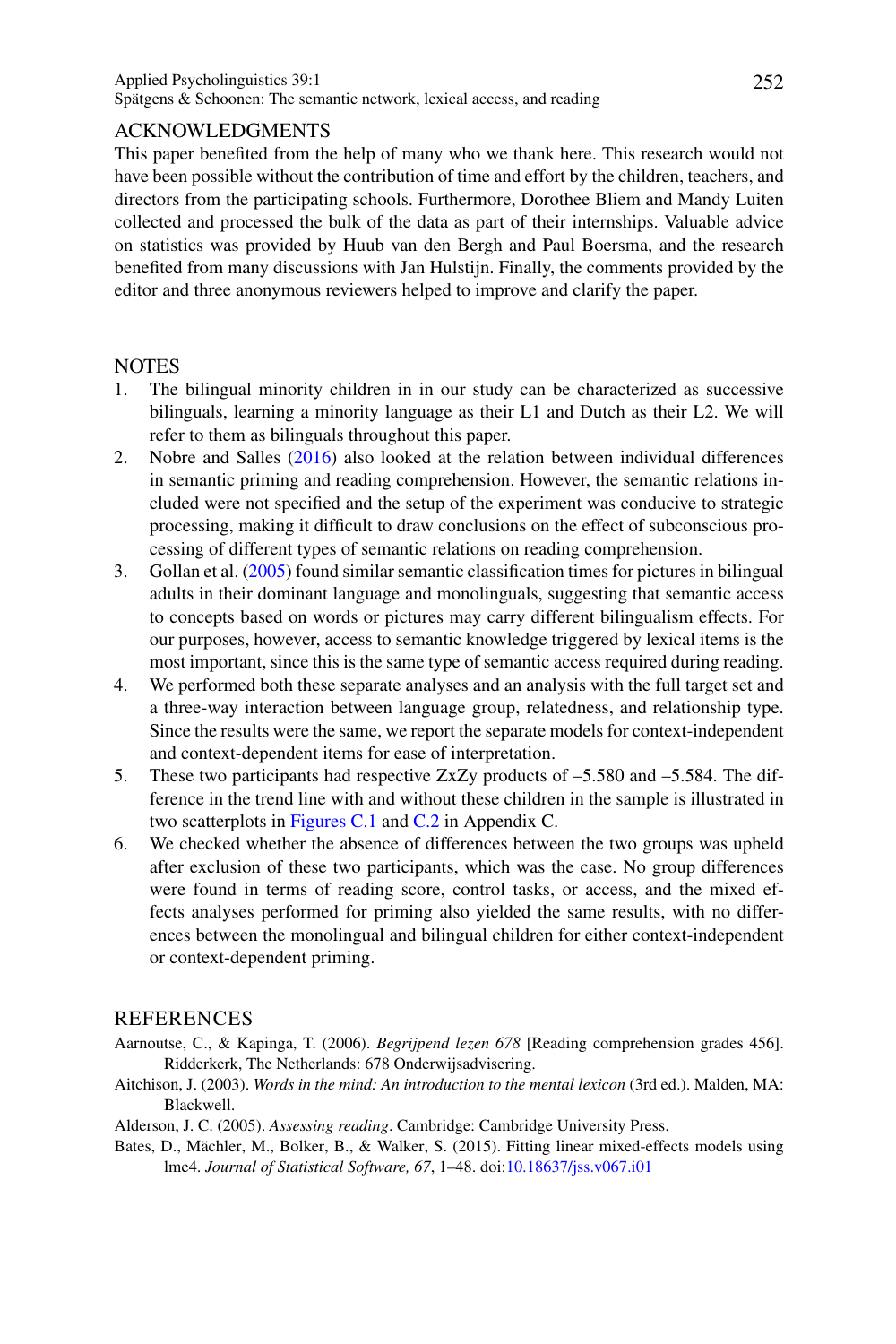<span id="page-28-0"></span>Applied Psycholinguistics 39:1 253

Spätgens & Schoonen: The semantic network, lexical access, and reading

- Beck, I. L., Perfetti, C. A., & McKeown, M. G. (1982). Effects of long-term vocabulary instruction on lexical access and reading comprehension. *Journal of Educational Psychology, 74*, 506– 521.
- Betjemann, R. S., & Keenan, J. M. (2008). Phonological and semantic priming in children with reading disability. *Child Development, 79*, 1086–1102.
- Bock, K., & Levelt, W. J. M. (1994). Language production: Grammatical encoding. In M. A. Gernsbacher (Ed.), *Handbook of psycholinguistics* (pp. 945–984). New York: Academic Press.
- Bonnotte, I., & Casalis, S. (2010). Semantic priming in French children with varying comprehension skills. *European Journal of Developmental Psychology, 7*, 309–328.
- Centraal Bureau voor de Statistiek. (2014). *Jaarrapport integratie 2014* [Year report integration 2014]. Den Haag/Heerlen, The Netherlands: Author.
- Centraal Bureau voor de Statistiek. (2016). *Jaarrapport integratie 2016* [Year report integration 2016]. Den Haag/Heerlen/Bonaire, The Netherlands: Author.
- Cohen, J. (1969). *Statistical power analysis for the behavioural sciences*. New York: Academic Press.
- Collins, A. M., & Loftus, E. F. (1975). A spreading-activation theory of semantic processing. *Psychological Review, 82*, 407–428.
- Cremer, M. (2013). *Accessing word meaning: Semantic word knowledge and reading comprehension in Dutch monolingual and bilingual fifth-graders* (Doctoral dissertation, University of Amsterdam). Utrecht: LOT.
- Cremer, M., Dingshoff, D., de Beer, M., & Schoonen, R. (2011). Do word associations assess word knowledge? A comparison of L1 and L2, child and adult word associations. *International Journal of Bilingualism, 15*, 187–204.
- Cremer, M., & Schoonen, R. (2013). The role of accessibility of semantic word knowledge in monolingual and bilingual fifth-grade reading. *Applied Psycholinguistics, 34*, 1195– 1217.
- De Deyne, S., & Storms, G. (2008). Word associations: Network and semantic properties. *Behavior Research Methods, 40*, 213–231.
- Denckla, M. B., & Rudel, R. (1974). Rapid "automatized" naming of pictured objects, colors, letters and numbers by normal children. *Cortex, 10*, 186–202.
- Di Filippo, G., Brizzolara, D., Chilosi, A., De Luca, M., Judica, A., Pecini, C., . . . Zoccolotti, P. (2005). Rapid naming, not cancellation speed or articulation rate, predicts reading in an orthographically regular language (Italian). *Child Neuropsychology, 11*, 349–361.
- Droop, M., & Verhoeven, L. (2003). Language proficiency and reading ability in first- and secondlanguage learners. *Reading Research Quarterly, 38*, 78–103.
- Elbers, L., van Loon-Vervoorn, A., & van Helden-Lankhaar, M. (1993). "Contrastive usage" and the development of lexical organization and innovative labelling. In M. Verrips & F. Wijnen (Eds.), *Amsterdam series in child language development 1: The acquisition of Dutch* (pp. 5–19). Amsterdam: University of Amsterdam Press.
- Erdos, C., Genesee, F., Savage, R., & Haigh, C. A. (2011). Individual differences in second language reading outcomes. *International Journal of Bilingualism, 15*, 3–25.
- Gelman, A., & Hill, J. (2006). *Data analysis using regression and multilevel*/*hierarchical models*. New York: Cambridge University Press.
- Gollan, T. H., Montoya, R. I., Cera, C., & Sandoval, T. C. (2008). More use almost always means a smaller frequency effect: Aging, bilingualism, and the weaker links hypothesis. *Journal of Memory and Language, 58*, 787–814.
- Gollan, T. H., Montoya, R. I., Fennema-Notestine, C., & Morris, S. K. (2005). Bilingualism affects picture naming but not picture classification. *Memory & Cognition, 33*, 1220–1234.
- Gollan, T. H., & Silverberg, N. B. (2001). Tip-of-the-tongue states in Hebrew–English bilinguals. *Bilingualism: Language and Cognition, 4*, 63–83.
- Grabe,W. (2009).*Reading in a second language: Moving from theory to practice*. New York: Cambridge University Press.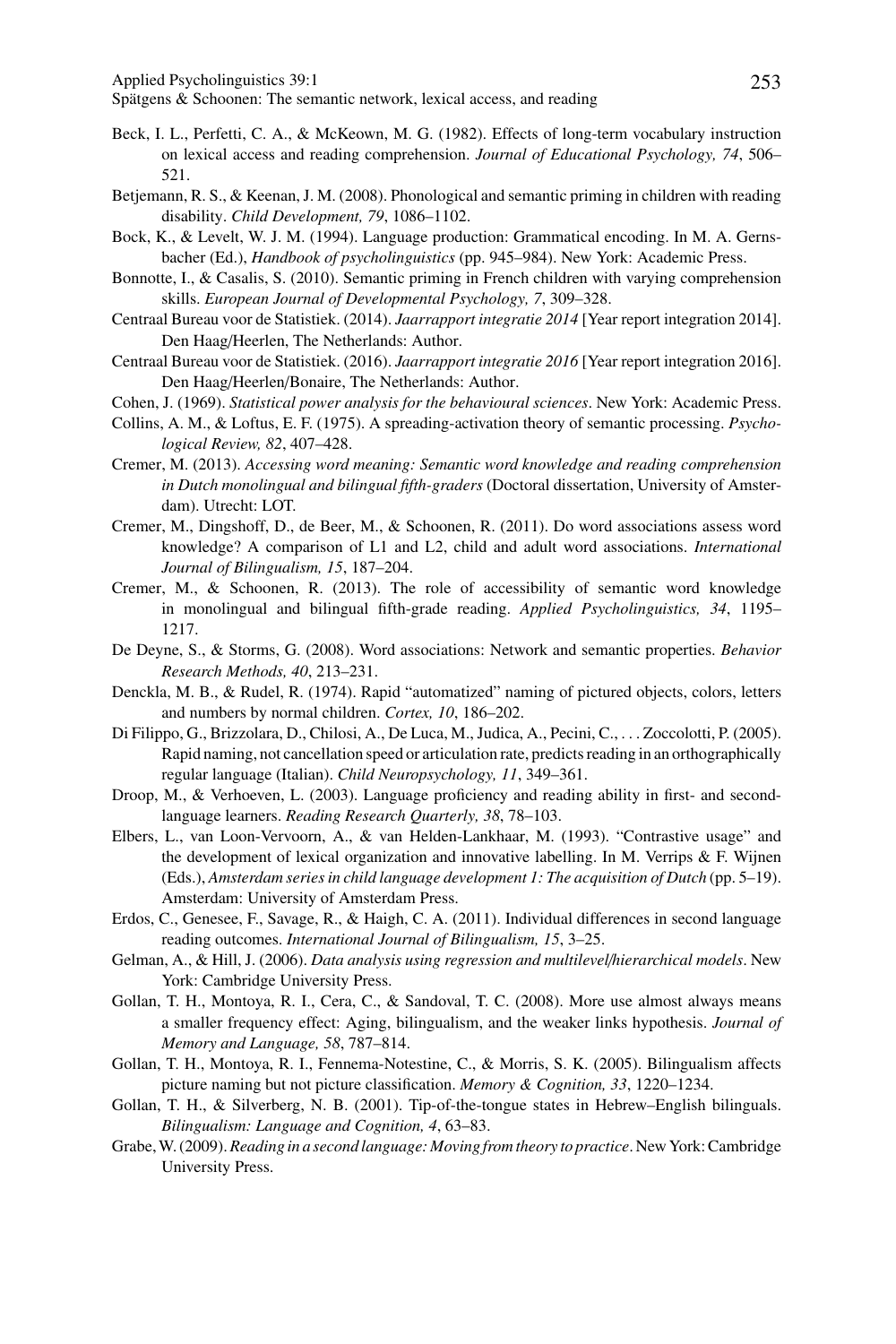<span id="page-29-0"></span>Applied Psycholinguistics 39:1 254

Spätgens & Schoonen: The semantic network, lexical access, and reading

- Hare, M., Jones, M., Thomson, C., Kelly, S., & McRae, K. (2009). Activating event knowledge. *Cognition, 111*, 151–167.
- Heesters, K., van Berkel, S., van der Schoot, F., & Hemker, B. (2007). *Balans van het leesonderwijs aan het einde van de basisschool 4* [Balance of reading education at the end of primary school 4] (No. 33 PPON series). Arnhem, The Netherlands: Cito.
- Kliegl, R., Masson, M. E., & Richter, E. M. (2010). A linear mixed model analysis of masked repetition priming. *Visual Cognition, 18*, 655–681.
- Kuhlemeier, H., Jolink, A., Krämer, I., Hemker, B., Jongen, I., van Berkel, S., & Bechger, T. (2014). *Balans van de leesvaardigheid in het basis- en speciaal basisonderwijs 2* [Balance of reading skill in primary and special education 2] (No. 54, PPON series). Arnhem, The Netherlands: Cito.
- Larkin, A. A., Woltz, D. J., Reynolds, R. E., & Clark, E. (1996). Conceptual priming differences and reading ability. *Contemporary Educational Psychology, 21*, 279–303.
- Lin, E. L., & Murphy, G. L. (2001). Thematic relations in adults' concepts. *Journal of Experimental Psychology: General, 130*, 3–28.
- Lucas,M. (2000). Semantic priming without association: A meta-analytic review.*Psychonomic Bulletin & Review, 7*, 618–630.
- McNamara, T. (2005). *Semantic priming: Perspectives from memory and word recognition*. New York: Psychology Press.
- McNamara, T., & Altarriba, J. (1988). Depth of spreading activation revisited: Semantic mediated priming occurs in lexical decisions. *Journal of Memory and Language, 27*, 545–559.
- Michael, E. B., & Gollan, T. H. (2005). Being and becoming bilingual: Individual differences and consequences for language production. In J. R. Kroll & A. de Groot (Eds.), *Handbook of bilingualism: Psycholinguistic Approaches*(pp. 389–407). New York: Oxford University Press.
- Nation, K., & Snowling, M. J. (1999). Developmental differences in sensitivity to semantic relations among good and poor comprehenders: Evidence from semantic priming. *Cognition, 70*, B1– B13.
- Nelson, K. (1977). The syntagmatic-paradigmatic shift revisited: A review of research and theory. *Psychological Bulletin, 84*, 93–116.
- Nelson, K. (1982). The syntagmatics and paradigmatics of conceptual development. In S. Kuczaj (Ed.), *Language development: Vol. 2. Language, thought and culture* (pp. 335–364). Hillsdale, NJ: Erlbaum.
- Nelson, K. (1985). *Making sense: The acquisition of shared meaning*. New York: Academic Press.
- Nelson, K. (1991). Concepts of meaning in language development. In N. A. Krasnegor, D. M. Rumbaugh, R. L. Schiefelbusch, & M. Studdert-Kennedy (Eds.), *Biological and behavioral determinants of language development* (pp. 89–115). Hillsdale, NJ: Erlbaum.
- Nelson, K. (2007). *Young minds in social worlds: Experience, meaning, and memory*. Cambridge, MA: Harvard University Press.
- Nobre, A. P., & Salles, J. F. (2016). Lexical-semantic processing and reading: Relations between semantic priming, visual word recognition and reading comprehension. *Educational Psychology, 36*, 753–770.
- Olkkonen, S. (2013). Speed in cognitive tasks as an indicator of second/foreign language reading and writing skills. *Eesti Rakenduslingvistika Ühingu Aastaraamat, 9*, 195–208.
- Ouellette, G. P. (2006). What's meaning got to do with it: The role of vocabulary in word reading and reading comprehension. *Journal of Educational Psychology, 98*, 554–566.
- Perfetti, C. A. (2007). Reading ability: Lexical quality to comprehension. *Scientific Studies of Reading, 11*, 357–383.
- Perfetti, C. A., & Hart, L. (2002). The lexical quality hypothesis. In L. Verhoeven, C. Elbro, & P. Reitsma (Eds.), *Precursors of functional literacy* (pp. 189–213). Amsterdam: John Benjamins.
- Petrey, S. (1977). Word associations and the development of lexical memory. *Cognition, 5*, 57–71.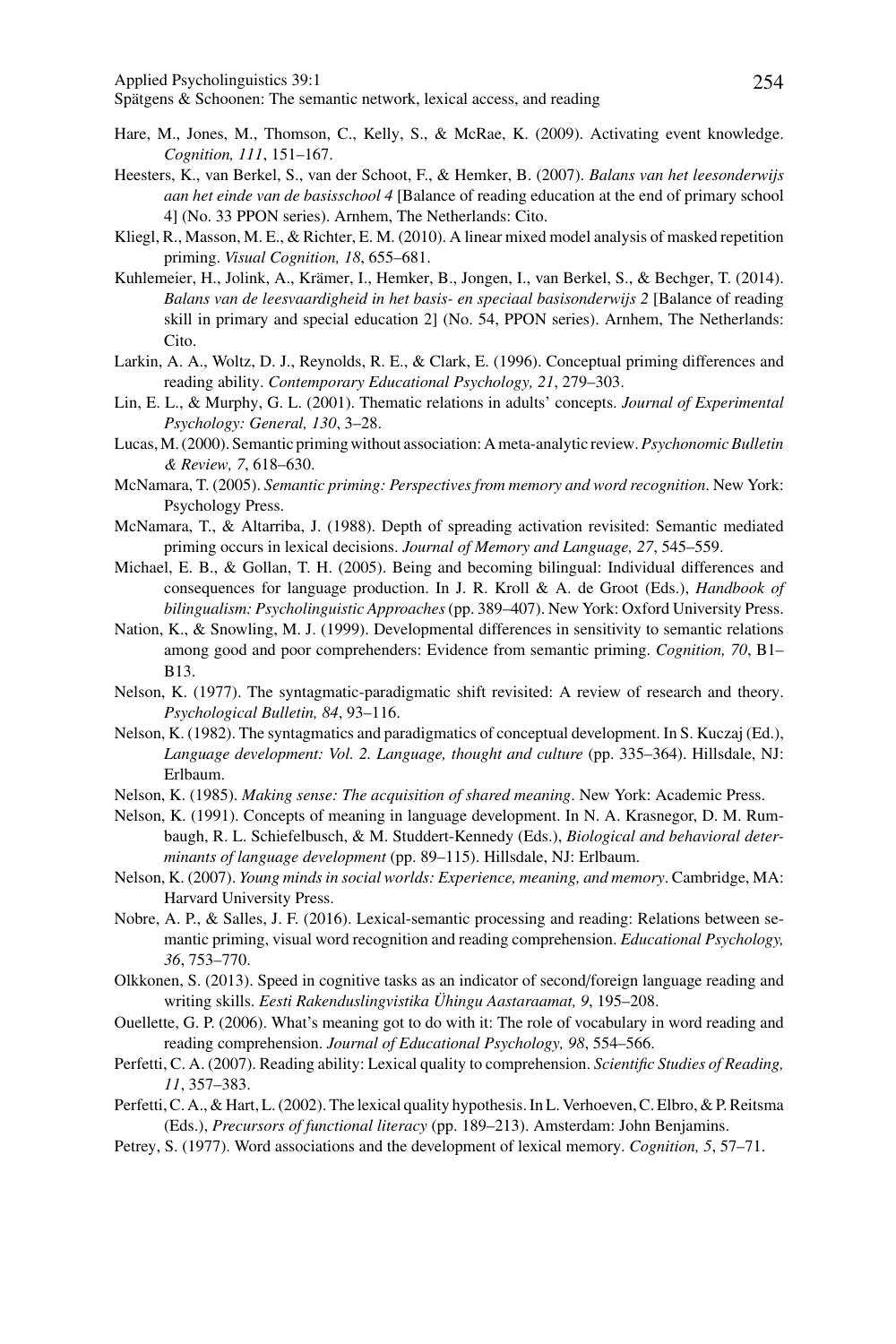<span id="page-30-0"></span>Applied Psycholinguistics 39:1 255

Spätgens & Schoonen: The semantic network, lexical access, and reading

- Qian, D. D. (1999). Assessing the roles of depth and breadth of vocabulary knowledge in reading comprehension. *Canadian Modern Language Review*/*La Revue Canadienne Des Langues Vivantes, 56*, 282–307.
- R Core Team. (2015). R: A language and environment for statistical computing. Vienna: R Foundation for Statistical Computing.
- Scarborough, H. S. (1998). Predicting the future achievement of second graders with reading disabilities: Contributions of phonemic awareness, verbal memory, rapid naming, and IQ. *Annals of Dyslexia, 48*, 115–136.
- Schneider, W., Eschman, A., & Zuccolotto, A. (2002). *E-prime reference guide*. Pittsburgh, PA: Psychology Software Tools Inc.
- Schoonen, R., & Verhallen, M. (2008). The assessment of deep word knowledge in young first and second language learners. *Language Testing, 25*, 211–236.
- Schrooten, W., & Vermeer, A. (1994). *Woorden in het basisonderwijs. 15.000 woorden aangeboden aan leerlingen* [Words in primary education. 15,000 words presented to pupils]. Tilburg: Tilburg University Press.
- Sociaal en Cultureel Planbureau. (2015). *SCP statusscores* [SCP SES scores]. Retrieved from http: [//www.scp.nl/Onderzoek/Lopend\\_onderzoek/A\\_Z\\_alle\\_lopende\\_onderzoeken/Statusscores](http://www.scp.nl/Onderzoek/Lopend_onderzoek/A_Z_alle_lopende_onderzoeken/Statusscores)
- Sijtstra, J. M., van der Schoot, F., & Hemker, B. T. (2002). *Balans van het taalonderwijs aan het einde van de basisschool 3* [Balance of language education at the end of primary school 3] (No. 19, PPON series). Arnhem, The Netherlands: Cito.
- Smits, D., & Aarnoutse, C. (1997). Een longitudinaal onderzoek naar verschillen in taal- en leesprestaties van autochtone en allochtone kinderen [A longitudinal study on the differences in language and learning achievement in autochtonous and minority children]. *Nederlands Tijdschrift Voor Opvoeding, Vorming En Onderwijs, 13*, 33–52.
- Spätgens, T., & Schoonen, R. (2017). *The structure of developing semantic networks: Evidence from single and multiple word associations in monolingual and bilingual readers*. Manuscript submitted for publication.
- Stæhr, L. S. (2008). Vocabulary size and the skills of listening, reading and writing. *Language Learning Journal, 36*, 139–152.
- Stanovich, K. E. (2000). *Progress in understanding reading: Scientific foundations and new frontiers*. New York: Guilford Press.
- Stolz, J., Besner, D., & Carr, T. (2005). Implications of measures of reliability for theories of priming: Activity in semantic memory is inherently noisy and uncoordinated. *Visual Cognition, 12*, 284–336.
- Swanson, H. L., Trainin, G., Necoechea, D. M., & Hammill, D. D. (2003). Rapid naming, phonological awareness, and reading: A meta-analysis of the correlation evidence. *Review of Educational Research, 73*, 407–440.
- Tannenbaum, K. R., Torgesen, J. K., & Wagner, R. K. (2006). Relationships between word knowledge and reading comprehension in third-grade children. *Scientific Studies of Reading, 10*, 381–398.
- van Berkel, S., van der Schoot, F., Engelen, R., & Maris, G. (2002). *Balans van het taalonderwijs halverwege de basisschool 3* [Balance of language education halfway through primary school 3] (No. 20, PPON series). Arnhem, The Netherlands: Cito.
- Verhallen, M., & Schoonen, R. (1993). Lexical knowledge of monolingual and bilingual children. *Applied Linguistics, 14*, 344–363.
- Verhoeven, L. (1992). *Drie-minuten-toets: Handleiding* [Three-Minute-Test]. Arnhem, The Netherlands: Cito.
- Verhoeven, L., & van Leeuwe, J. (2008). Prediction of the development of reading comprehension: A longitudinal study. *Applied Cognitive Psychology, 22*, 407–423.
- Verhoeven, L., & van Leeuwe, J. (2012). The simple view of second language reading throughout the primary grades. *Reading and Writing, 25*, 1805–1818.